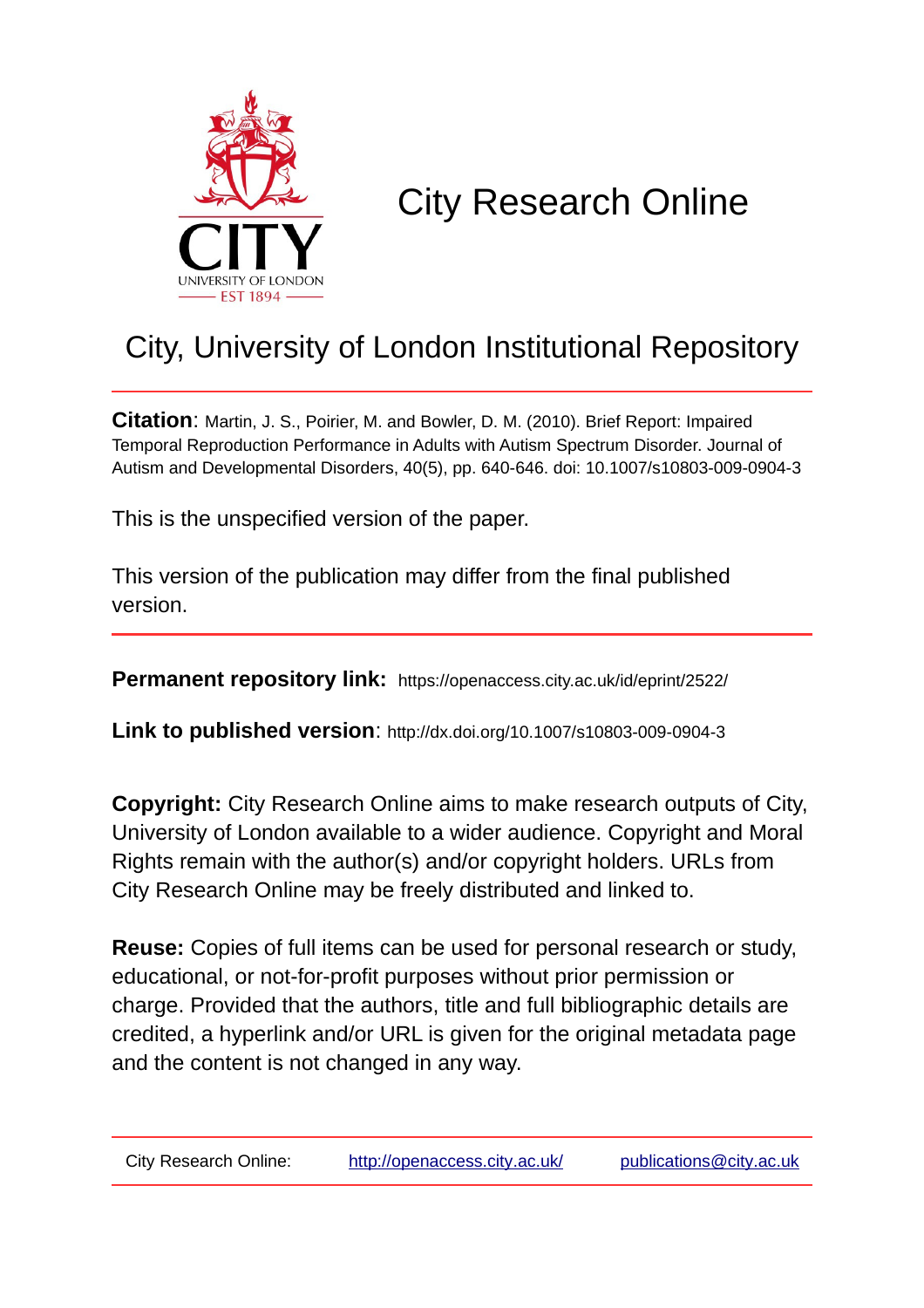#### **Brief Report: Impaired temporal reproduction performance in adults with Autism Spectrum Disorder**

Jonathan S Martin Department of Psychology, City University, London

Marie Poirier Department of Psychology, City University, London

Dermot M Bowler Department of Psychology, City University, London

Running Head: Temporal Reproduction in ASD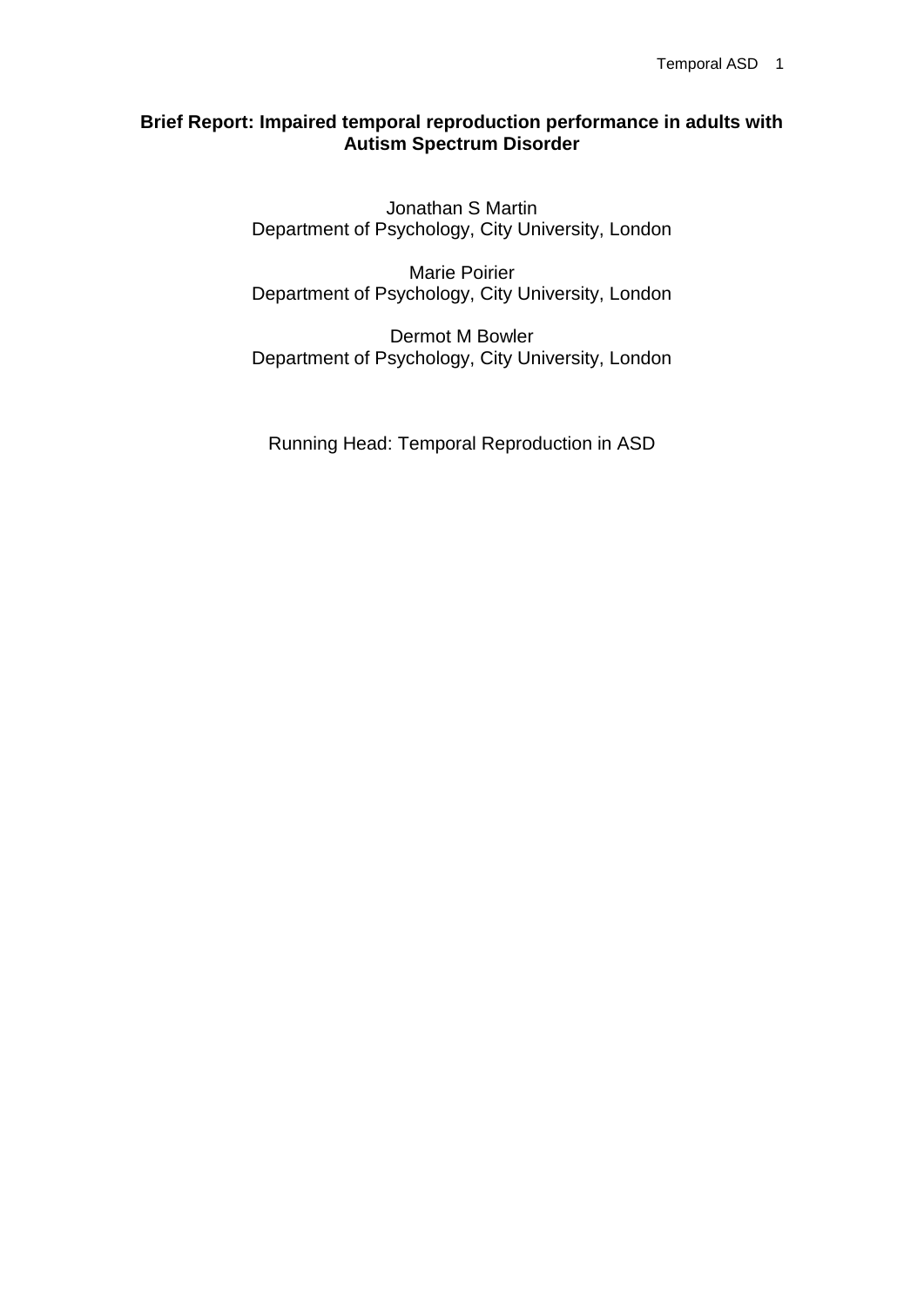#### **Abstract**

Although temporal processing has received little attention in the autism literature, there are a number of reasons to suspect that people with autism spectrum disorder (ASD) may have particular difficulties judging the passage of time. The present study tested a group of 20 high-functioning adults with ASD and 20 matched comparison participants on a temporal reproduction task. The ASD group made reproductions that were significantly further from the base durations than did the comparison group. They were also more variable in their responses. Furthermore the ASD group showed particular difficulties as the base durations increased, tending to underestimate to a much greater degree than the comparison group. These findings support earlier evidence that temporal processing is impaired in ASD.

Key Words: Autism, Asperger's Syndrome, Time Perception, Temporal Reproduction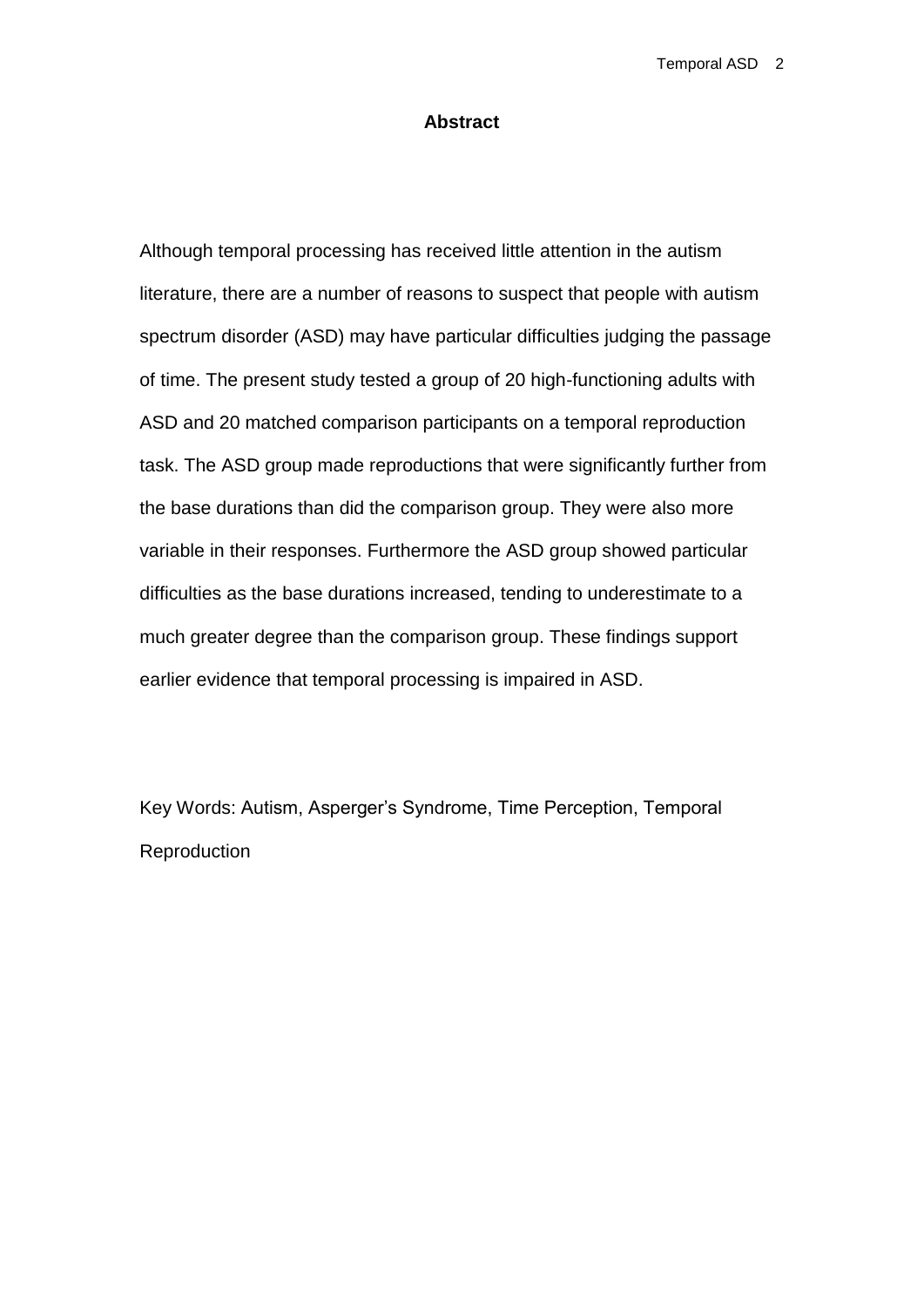### **Brief Report: Impaired temporal reproduction performance in adults with Autism Spectrum Disorder**

To date there has been little systematic work investigating time perception in individuals with autism spectrum disorders (ASD). This is perhaps surprising since evidence from a variety of sources suggests that individuals with ASD may be impaired in their ability to accurately perceive time. Clinical accounts often report difficulties which relate to the judgement of time (Boucher, 2001). For example Wing (1996) interprets various behaviours shown by some people with ASD in terms of difficulties processing time, such as the desire to be reassured about future events and when they will occur, and the distress caused by unexpected changes to plans. In addition, the performance of people with ASD on certain cognitive tasks that relate to the passage of time (e.g. memory for temporal order) are consistent with temporal processing difficulties (see Bennetto, Pennington & Rogers, 1996; and Poirier & Martin, 2008).

Time perception in the normal population is measured through a wide variety of tasks (see Grondin, 2003 for a review). Summarising the broad literature in this area is beyond the scope of the current paper. However, generally speaking, healthy humans (and animals) show a remarkable ability to perceive and remember the duration of events – although the durations involved in most of the research would perhaps be considered short by many, ranging from 50 ms to a few seconds.

When trying to characterise human time perception performance, most authors will examine how well durations are perceived or reproduced on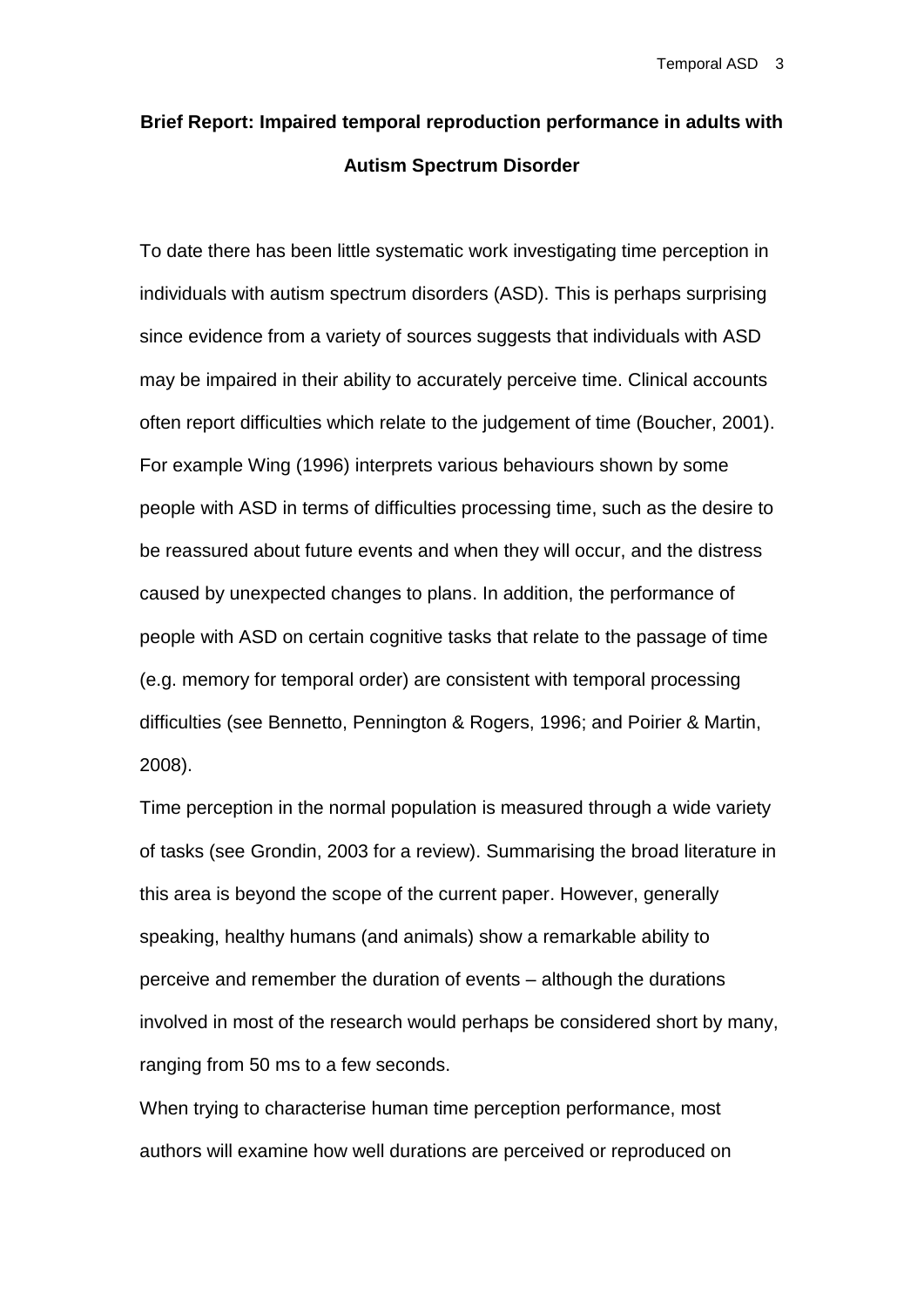average and also consider the variability around the said mean. Overall, time perception behaviour appears very orderly and well captured by a number of quantitative models and laws (Ivry & Schlerf, 2008). For example, when the task is to reproduce a range of durations, accuracy in reproducing the presented intervals usually conforms to Vierordt's law (1898). According to this law, the shorter durations of the range will be overestimated while the longer durations will tend to be underestimated. With respect to the variability of performance, most often, a form of Weber's law applies in that variability in perceiving or producing intervals will tend to be a constant proportion of the mean presented duration (Wearden and Lejeune, 2008).

Relative to time perception in normal young adults, impaired temporal processing has been demonstrated in a range of clinical groups who are thought to share some degree of aetiological overlap with autism, including dementia (Perbal, Deweer, Pillon, Vidailhet, Dubois, & Pouthas, 2005), older people (Vanneste, Perbal & Pouthas, 1999), ADHD, (Barkley, Murphy and Bush, 2001), schizophrenia (Davalos, Kisley, & Ross (2003), and patients with frontal lesions (Picton, Stuss, Shallice, Alexander, & Gillingham, 2006). Moreover, converging lines of evidence have identified brain regions thought to be important in the judgement of time, including the frontal cortex, hippocampus, basal ganglia, and cerebellum (Meck, 2005). Notably, disruptions in all four of these brain structures have been linked to autism. Several authors have accounted for the impaired timing performance shown by the groups mentioned above in terms of executive functioning- particularly working memory (e.g. Vanneste et al., 1999, Barkley et al., 2001). Such explanations are compatible with executive functioning theories of autism,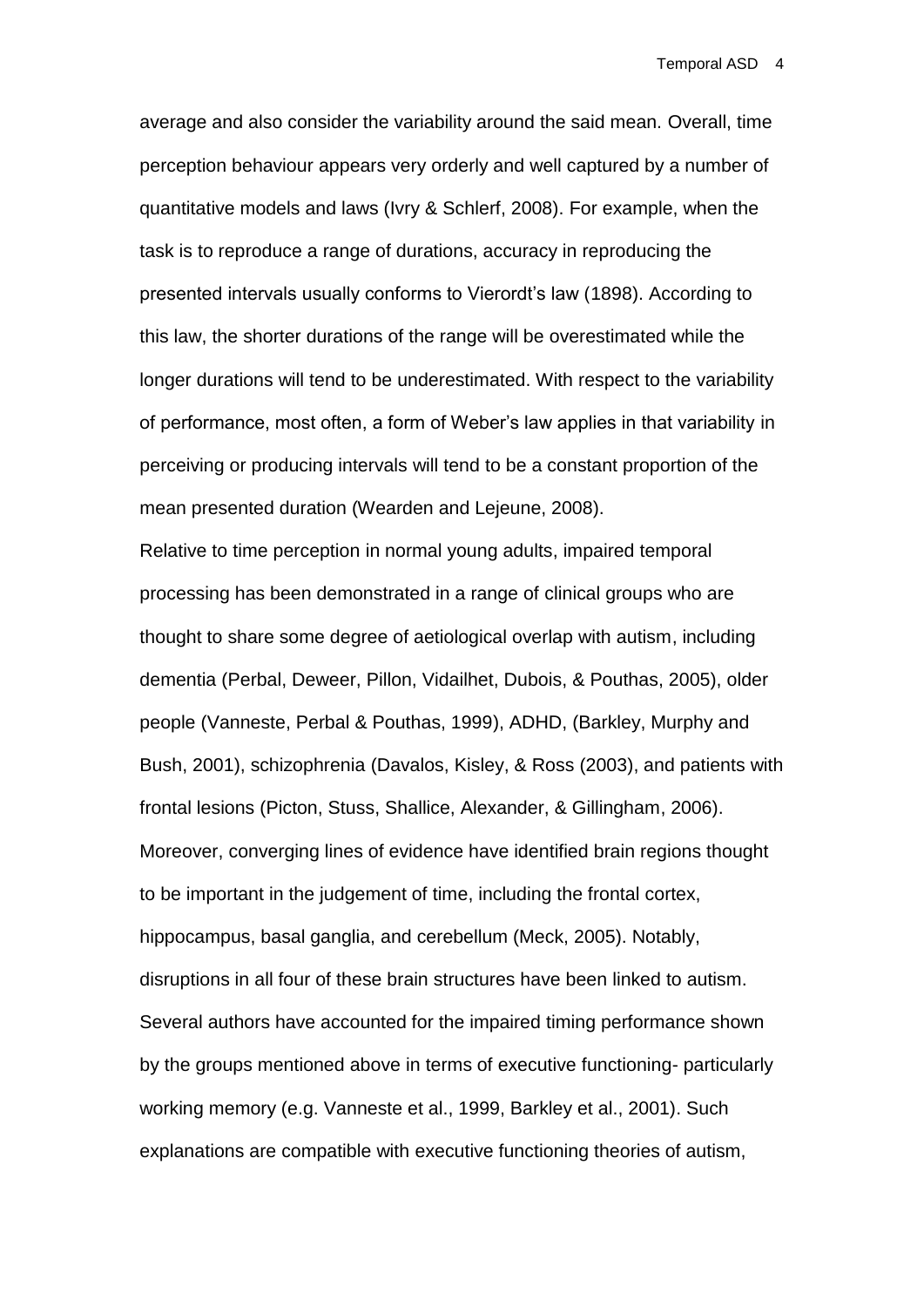Temporal ASD 5

which account for some of the characteristic behaviours of autism in terms of deficits in executive functioning (e.g. Russell, 1997).

One of the few studies to examine time processing in autism was conducted by Mostofsky, Goldberg, Landa, & Denckla (2000). A group of 11 children and adolescents with autism were presented with two pairs of 50ms tones. The first pair was separated by 550ms while the second pair were separated by a variable interval that was either longer or shorter than the first 550ms interval. Participants had to indicate if this second pair was shorter or longer than the first. No group differences were found on this task- the autism group performed equivalently to the matched comparison participants. While this finding suggests that time processing may be normal in ASD, the durations used in this task were brief and it is possible that differences may emerge over longer intervals, as has been observed in other clinical populations such as ADHD (Radonovich & Mostofsky, 2004), and patients with frontal lobe lesions (Mangels, Ivry, and Shimizu, 1998). Mangels et al. (1998) suggest that the frontal cortex may be primarily involved in judging durations of over 1 second, while sub-cortical structures, such as the cerebellum and the basal ganglia regulate shorter intervals.

Gowen & Miall (2005) called upon a range of tasks related to cerebellar function in testing a group of 12 adults with ASDs and 12 matched comparison participants. These tests included two timing tasks: synchronization, where a sequence of four beeps were presented and participants were required to press a button in time with the two last beeps,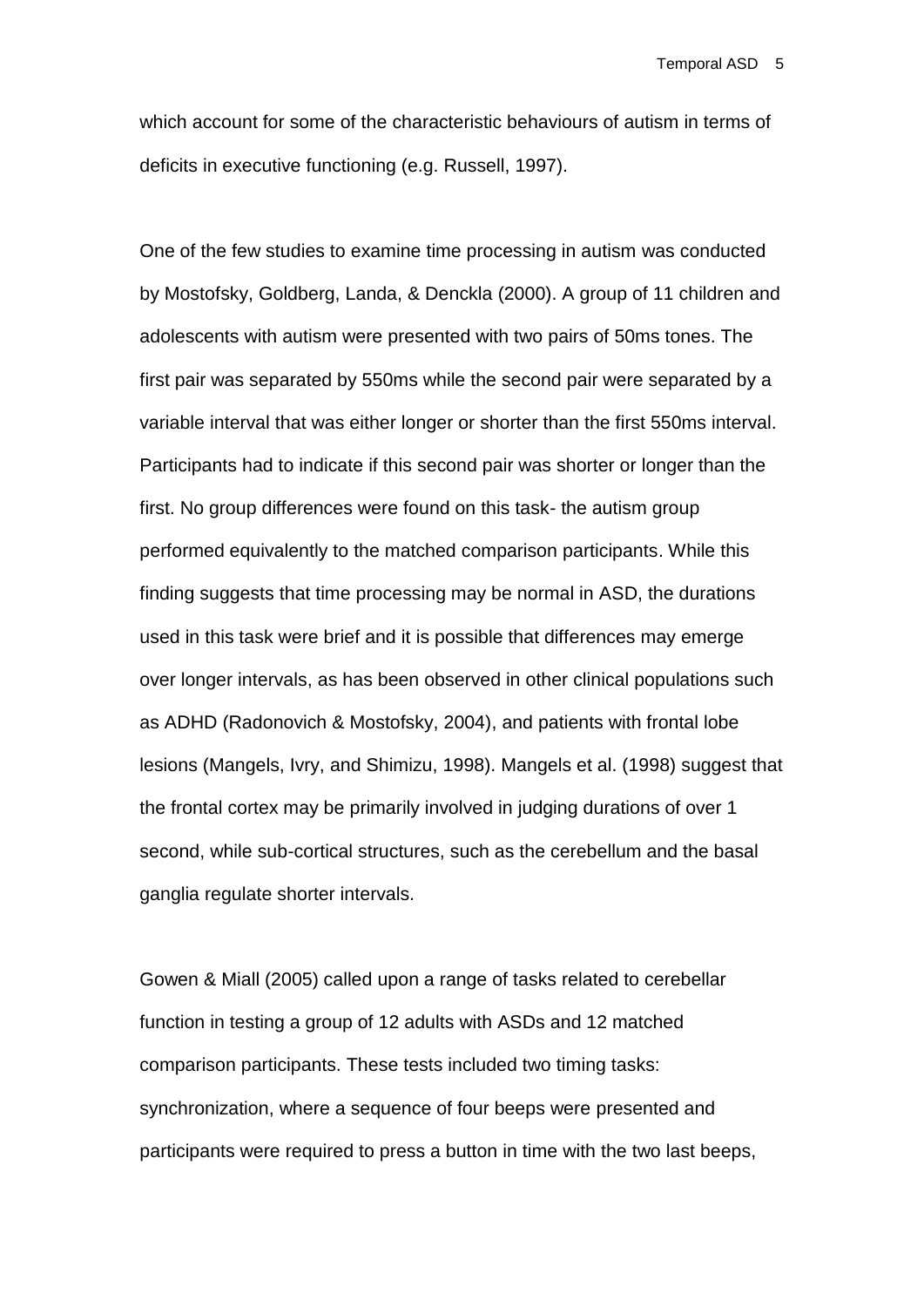Temporal ASD 6

and continuation, in which two beeps were heard and participants were required to complete a 4 beep sequence. The ASD group judged interstimulus intervals as being shorter, responded earlier, and were more variable in their responses.

Perhaps the most compelling experimental evidence for time perception impairment in autism was reported by Szelag, Kowalska, Galkowski, and Poppel (2004). They used a temporal-reproduction paradigm with a group of seven children with high-functioning autism (HFA) and seven typically developing children. Stimuli were presented for 10 different durations ranging from 1000 to 5500ms. After a 2000ms pause, the stimulus was re-presented, and participants were instructed to interrupt it (by pressing a key) when its duration was judged to be equivalent to the original. The HFA children were found to perform extremely poorly, producing durations of approximately 3000ms for all 10 actual durations.

More recently, Wallace and Happé (2008) examined the performance of 25 children and adolescents with ASDs on tests of time estimation, time production and time reproduction. The study used durations of 2, 4, 12, 15, and 45 seconds. In the time estimation task, participants were required to estimate the duration of the time period between the experimenter saying 'go' and 'stop'. The time production task required the participants to say 'go' and then 'stop' when they thought an identified time period had passed. Finally, in the time reproduction task, each trial started with the experimenter saying 'go' and then 'stop', after which the participant was required to reproduce the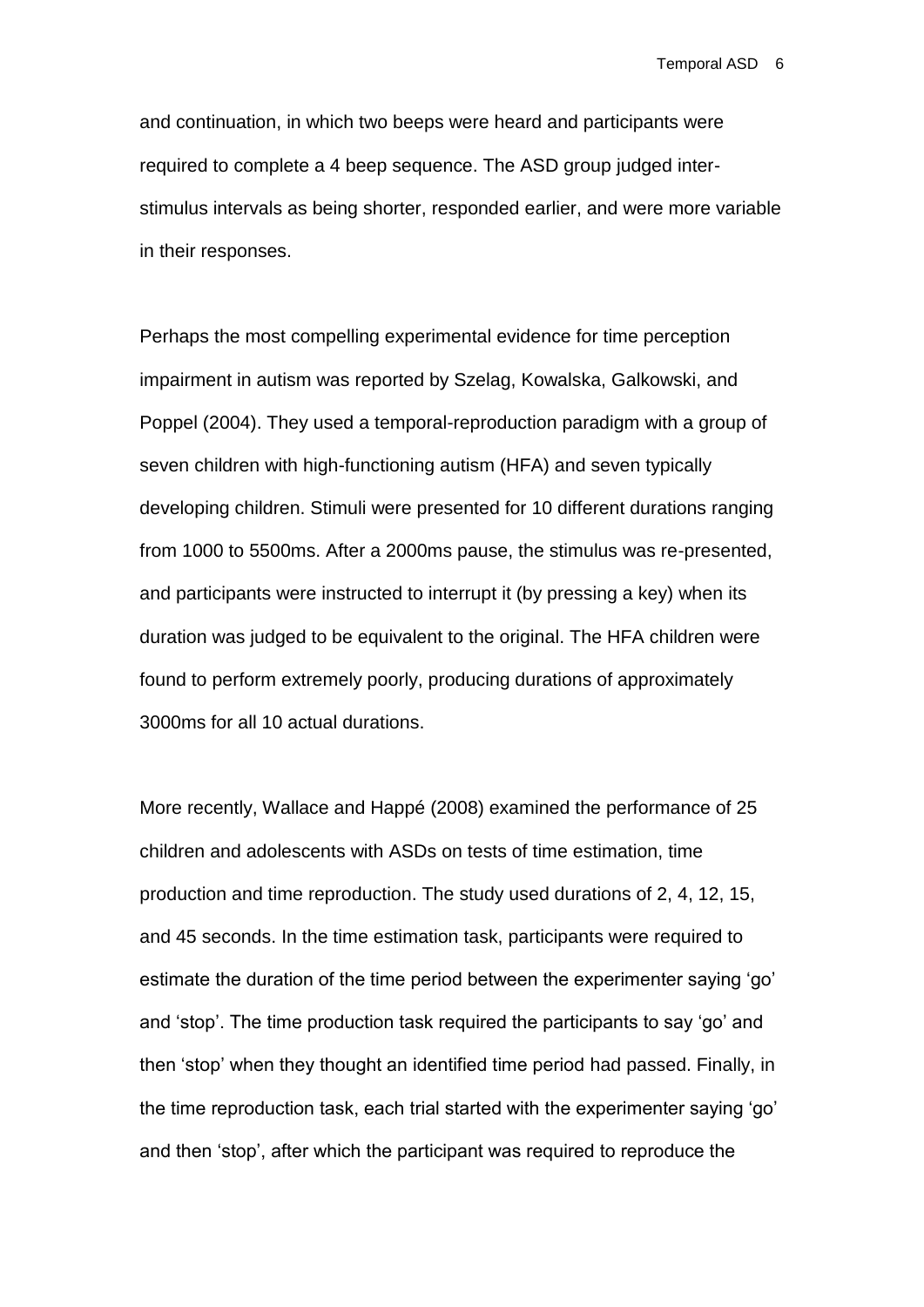Temporal ASD 7

duration by saying 'go' and 'stop'. In marked contrast to the Szelag et al. study, there were no group differences, with some evidence of more accurate performance in the ASD group on the time reproduction task.

The contrast in the findings between these two studies is marked, although there are many methodological differences between them. The Szelag et al. study used a very small sample of children who were not individually IQ matched. In contrast, the Wallace and Happé (2008) study used a much larger sample, although the task was not computer-based and the five study durations were tested only twice in each of the three conditions. In light of their conflicting findings, it seems clear that further experimentation in this area is necessary.

In summary, experimental evidence relating to time processing ability in people with ASDs has yielded conflicting findings. Mostofsky et al. (2000) found no evidence of temporal discrimination difficulties in young people with ASD over sub-second durations, while Wallace and Happé (2008) found no evidence of impairment in a similar age group on tests of time estimation, time production and time reproduction. In contrast, Gowen and Miall (2005) found evidence of impairment on two different timing tasks in adults, and Szelag et al. (2004) found severely impaired time reproduction performance in young children with ASD.

The aim of the present study was to test time reproduction in a group of high functioning adults with ASDs, using a similar paradigm to Szelag et al. (2004)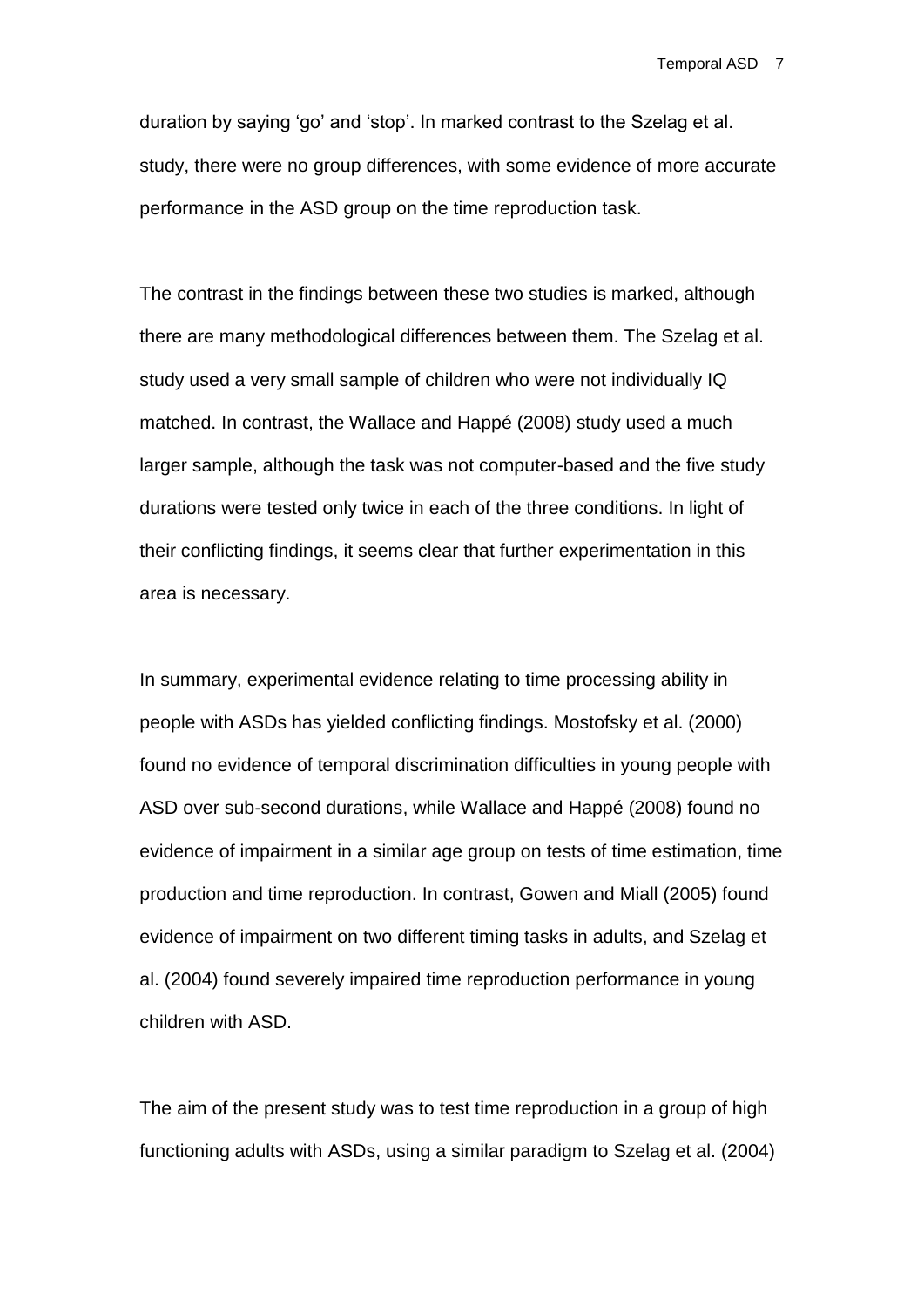in which participants have to reproduce auditory tones of varying length. The present study addresses some of the methodological issues in previous studies, while also extending the research in this area to adults with ASDs. Through using adults with IQs within the normal range, it is assumed that any group differences (relative to a matched comparison group) can be primarily attributed to features of ASD. Should a deficit be found, the evidence for impaired time reproduction performance would be extended to adults with ASD, and add further experimental support to clinical observations that suggest that deficits in time perception are a cognitive characteristic of ASD. A greater understanding of time processing in people with ASD may help us to understand some of the characteristic behaviours of ASD, offer insights in terms of interventions to support people with ASD, as well as increase our knowledge of the neurocognitive basis of ASD.

#### **Method**

Twenty individuals with ASD (15 male, and 5 female) and 20 typical individuals (13 male, 7 female) took part in this experiment. Participants were aroup matched on Verbal IQ as measured by the WAIS-III<sup>UK</sup> (The Psychological Corporation, 2000) and did not differ on Performance IQ, Full scale IQ or age. Details of age and psychometric scores are given in Table 1. All individuals with ASD were diagnosed by experienced clinicians and a review of available medical records and/or assessment with the Autism Diagnostic Observation Schedule (ADOS; Lord et al. 1989) confirmed that all met DSM-IV (American Psychiatric Association, 2000) criteria for Autism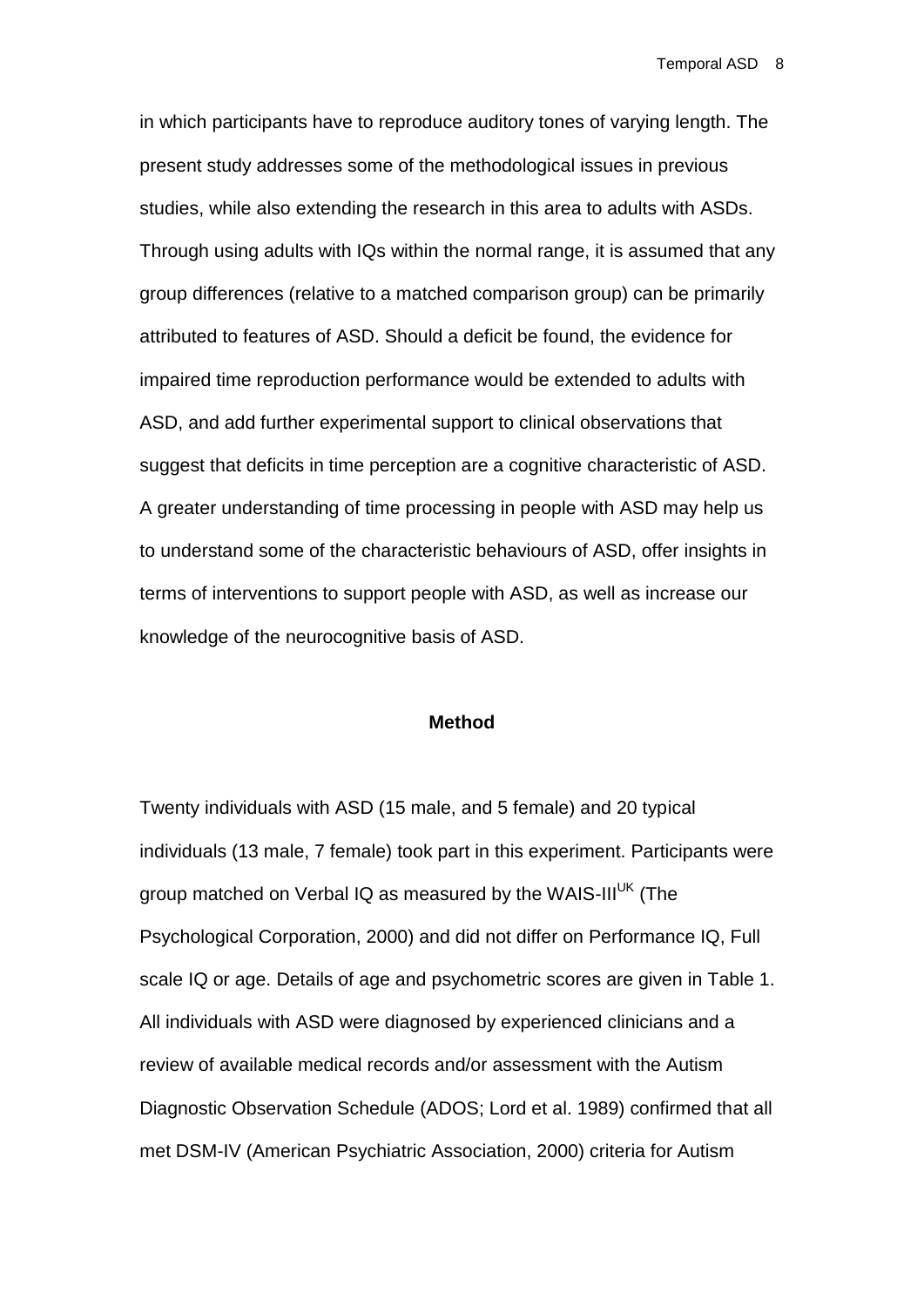Spectrum Disorder. A brief interview ensured that no comparison participant had a history of neuropathology or psychiatric illness. Individuals were paid standard University fees for their participation.

#### *Materials*

A computer program was designed using Authorware (ref) to conduct the experiment on a standard Hewlett Packard PC-compatible laptop computer. Participants responded using an external mouse device. The Authorware system clock has a 1ms resolution and has been found to have high accuracy and stability measuring event times (McGraw,Tew and Williams, 2000).

The auditory stimulus was a pure tone of 200Hz frequency, presented through the built-in speakers on the Hewlett Packard PC-compatible laptop computer. Each participant was first presented with a sample tone and asked if they could hear it adequately. In addition each participant was asked if they would like to adjust the volume of the tone. None of the participants felt this was necessary. Seven different durations- 0.5, 1.1, 1.7, 2.3, 2.9, 3.5, and 4.1 seconds - were presented, in random order.

#### *Procedure*

Participants were individually tested in a quiet room. Following the successful completion of the practice trials, participants were left to complete the experiment by themselves, removing any bias that the experimenter's presence might induce. Two practice trials (with feedback) were followed by 21 trials with feedback, and 21 trials without feedback, in this fixed order. The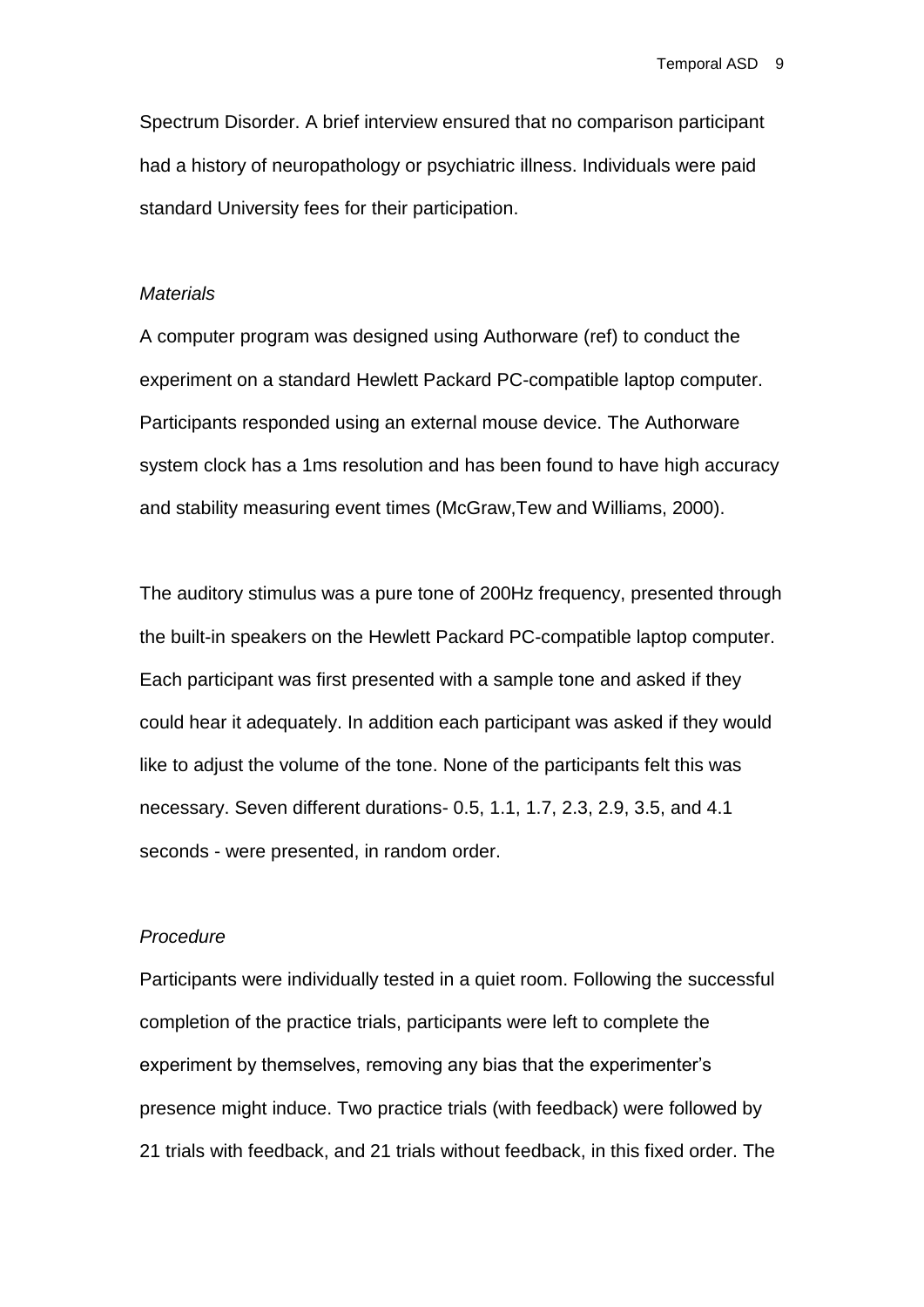first set of experiment trials (with feedback) served as training. Extended training periods are commonly used in the timing literature to reduce variance (e.g. Kanabus, Szelag, Kolodziejczyk, & Szuchnik, 2004).

Each trial started with the presentation of one of the 7 study tones. Then, the word 'wait' appeared for 2000ms in the centre of the screen (as in Szelag et al., 2004). A second tone was then presented along with a button in the centre of the screen with the word 'Stop' within it. Participants had to reproduce the study tone duration by clicking the 'stop' button when they judged that the second tone had lasted for as long as the study tone. On feedback trials, participants were then told whether their reproduced tone was too long or too short, and by how much (in seconds or fractions of seconds). Upon completing the experiment, participants were asked whether they had used any particular technique, such as counting to measure the elapsed intervals.

(Place Table 1 about here)

#### **Results**

We examined the results with the help of 3 measures, two of them essentially examine the accuracy of the average produced duration—albeit from different perspectives while the third concentrates on the variability of performance. Each will be described further below.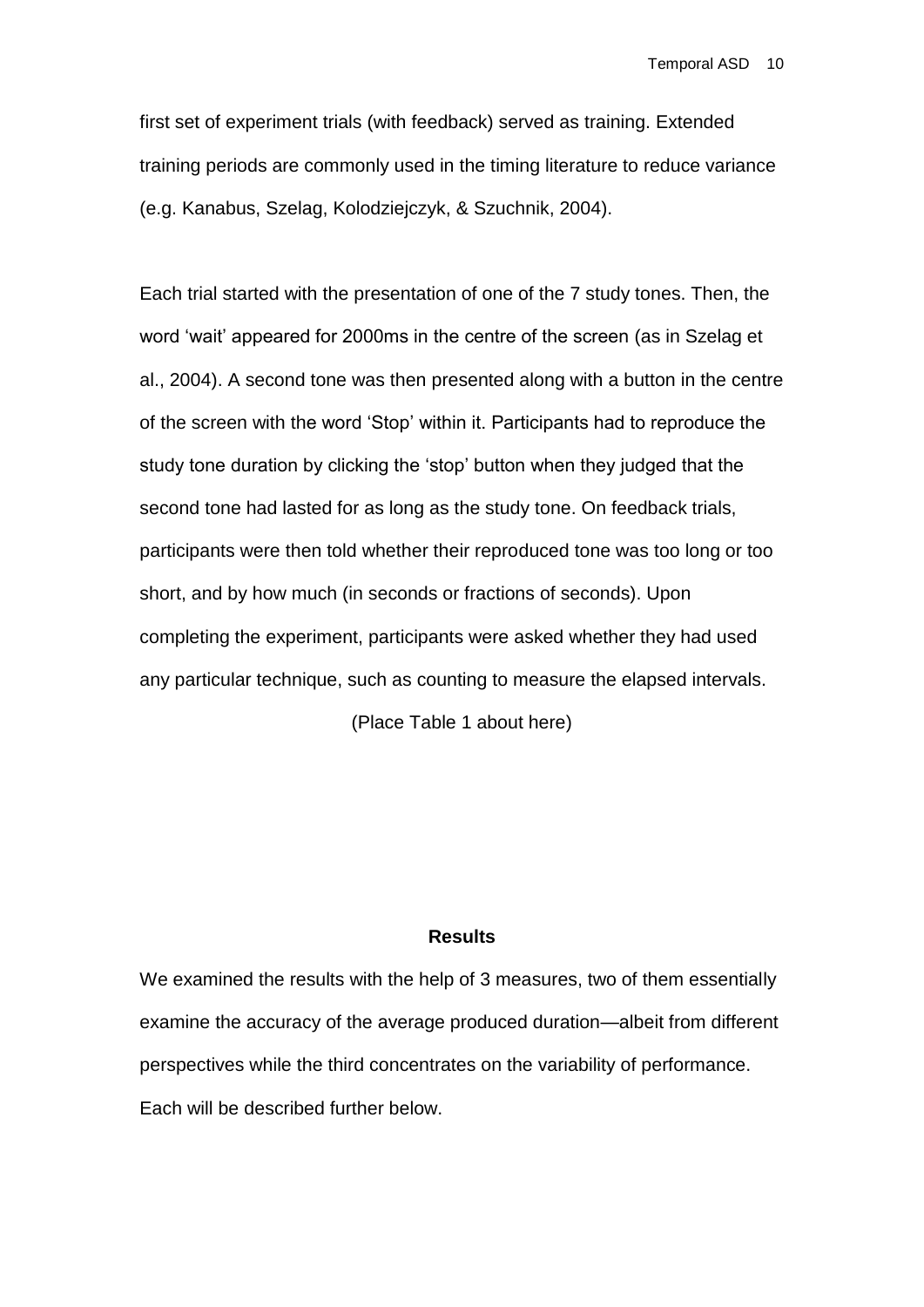The raw time reproduction durations and absolute discrepancy scores can be found in Table 2.

#### *Absolute difference*

As a basic examination of reproduction accuracy, we calculated the mean absolute difference between the base duration and the reproduced duration. This was obtained for each participant and base duration. A three-way mixed analysis of variance (ANOVA) was conducted on this data with Group (ASD vs. Comparison) Base Duration (7 levels) and Trial Type (Feedback or No Feedback) as factors. There were main effects of Base Duration F(6, 228)=36.90, *p* < .01, and Group, F(1,38)=14.52, *p* < .01, but not Trial Type. There were also significant interactions between Base Duration and Group F(6,228)=4.80, *p* < .01, and Base Duration and Trial Type, F(6,228)=2.14, *p* =0.05, but not the 3-way interaction. When either VIQ of PIQ was added as a covariate these effects remained and increased in significance. The group difference is apparent in Figure 1 which shows the data collapsed across trial type. The AS group produced tones that were on average 0.48 seconds away from base durations, compared to 0.30 seconds in the comparison group. Post-hoc analyses revealed significant between group differences at the following base durations: 1.7 seconds, t(38) = 2.158, *p*

=0.04, 2.3 seconds, t(38) = 2.282, *p* =0.03, 2.9 seconds, t(38) = 2.615, *p* =0.01, 3.5 seconds, t(38) = 3.232, *p* < .01, and 4.1 seconds, t(38) = 3.470, *p* < .01.

(Place Figure 1 about here)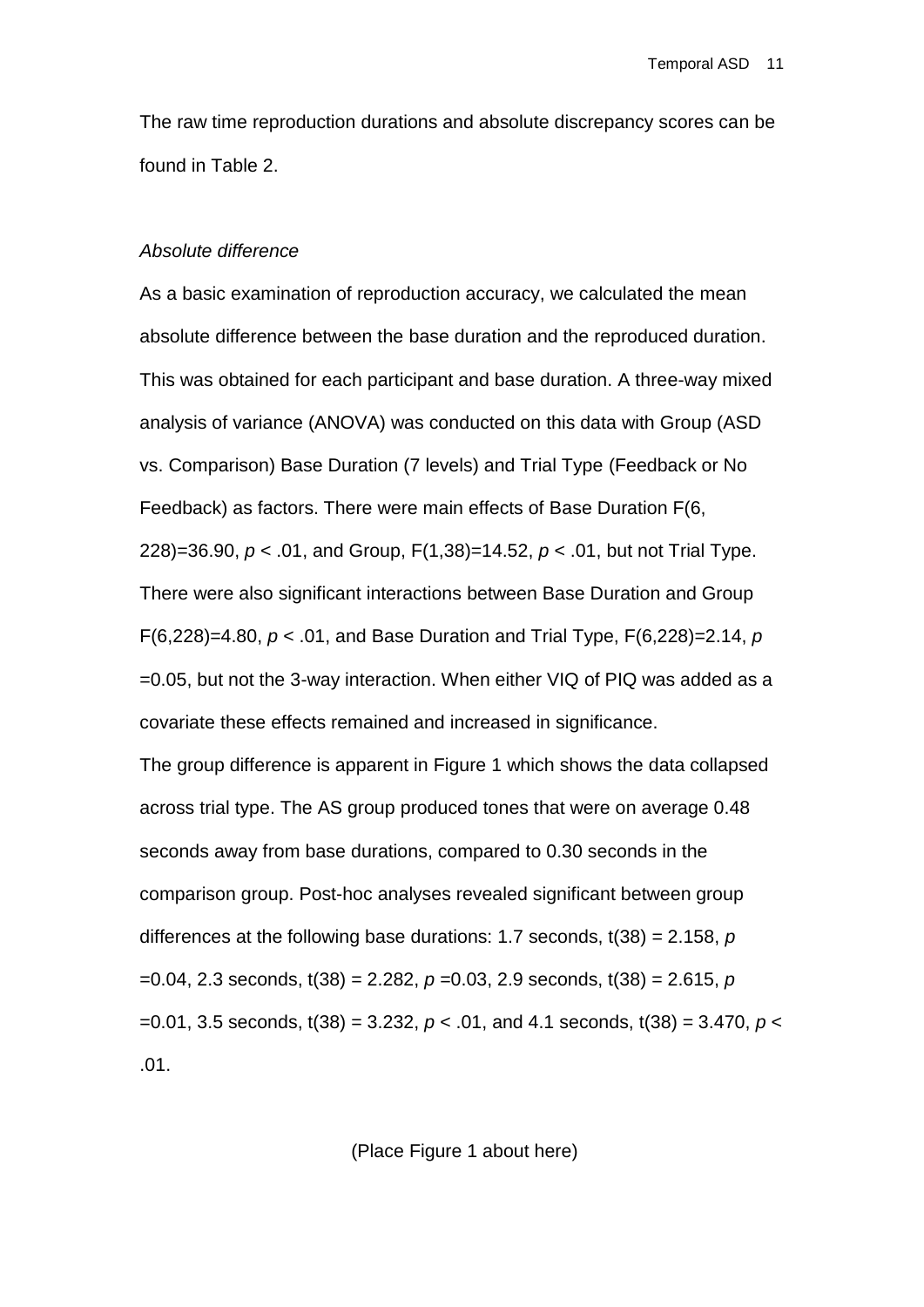#### *Mean judgement ratio*

In accordance with Szelag et al. (2004), the mean duration judgement ratio (MJR): [(the mean reproduction interval length – study duration)/ study duration] was used as a further measure of accuracy. This measure indicates the degree to which responses are on average underestimations or overestimations. Values above zero reflect a tendency to overestimate, while negative values reflect underestimation. A three-way mixed factor ANOVA was conducted with Group, Base Duration and Trial type as factors. There was a significant effect of Base Duration, F(6,228)=27.37, *p* < .01, Trial Type F(6,228)=7.76, *p* < .01, but no effect of Group. There was not a significant interaction between Trial Type and Group or Base Duration, Trial Type and Group. There was a significant interaction between Group and Base Duration  $F(6,228) = 6.14$ ,  $p < .01$ , which is illustrated clearly in figure 2: the ASD group tended to overestimate shorter durations and underestimate longer durations, relative to the comparison group.

(Place Figure 2 about here)

#### *Mean coefficient of variation*

Again, in accordance with Szelag et al. (2004), the mean coefficient of variation (MCV: (standard deviation/mean reproduction at a given base duration)\*100)), was used as a measure of variability in responses. Higher scores indicate increased variability in response.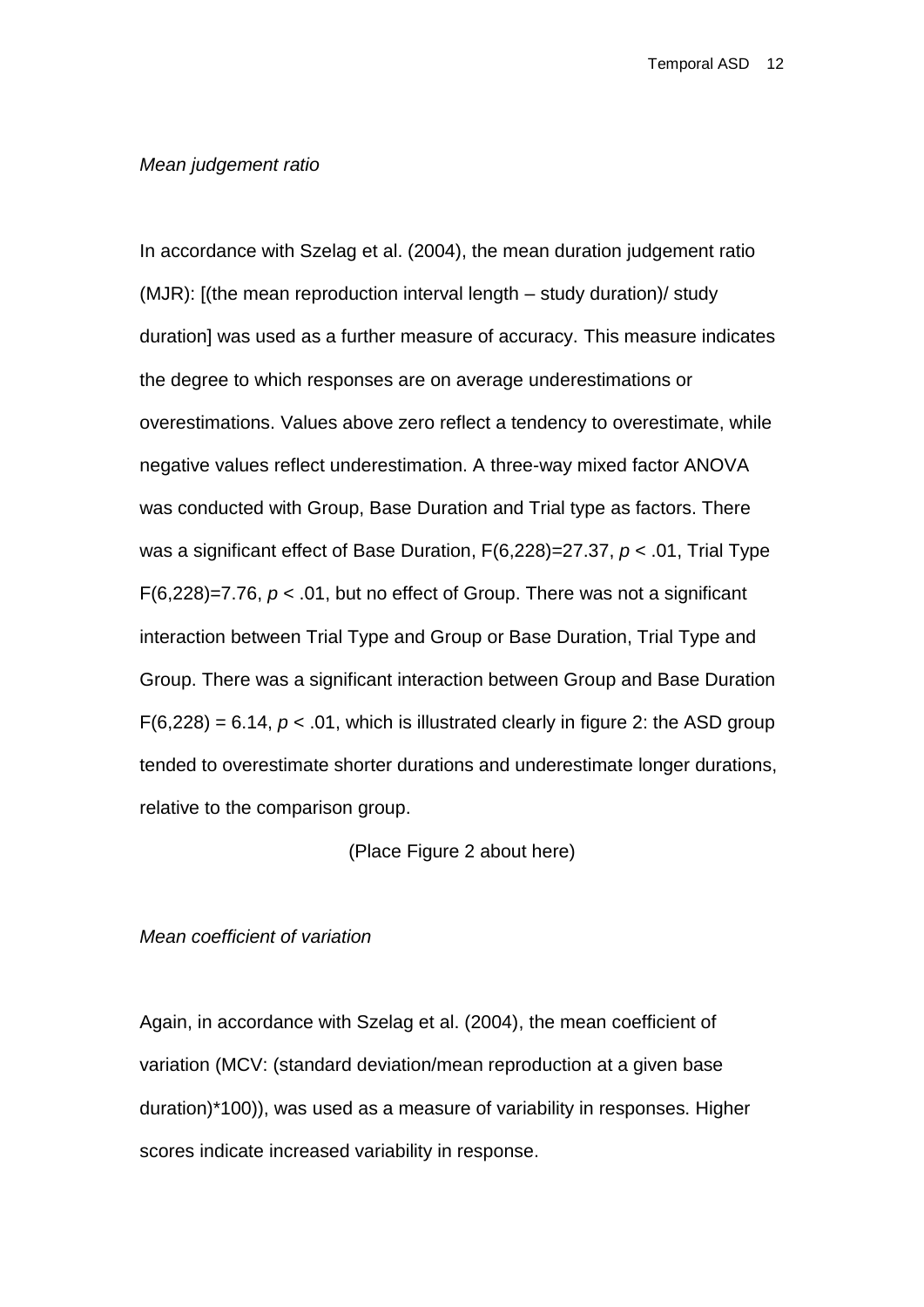A three-way mixed factor ANOVA was conducted with Group, Base Duration and Trial type as factors. There was a significant effect of Base Duration, F(6,228)=11.12, *p* < .01, Group F(6,38)=6.39, *p* < .05, but not Trial Type. There was not a significant interaction between Trial Type and Group or Base Duration and Group, but the three-way interaction between Trial Type, Base Duration and Group was significant  $F(6,228) = 2.50$ ,  $p < .05$ . Again, a two-way mixed factor ANOVA was conducted with Group and Base Duration as factors. The AS group were more variable in their responses; there was a significant effect of Base Duration on the MCV, F(6,228)=11.68, *p* < .01, and of Group,  $F(1,38)=8.05$ ,  $p < .01$ . There was no significant interaction.

When asked whether they had used a counting technique during the experiment, only 4 people in the ASD group, and 3 people in the comparison group reported not counting. When these 7 people were excluded from the analysis, the results remained the same.

(Place Table 2 about here)

#### **Discussion**

The ASD participants in this study were found to be both less accurate at making time reproductions and more variable in their responses than the matched comparison group. In particular, as the base durations increased in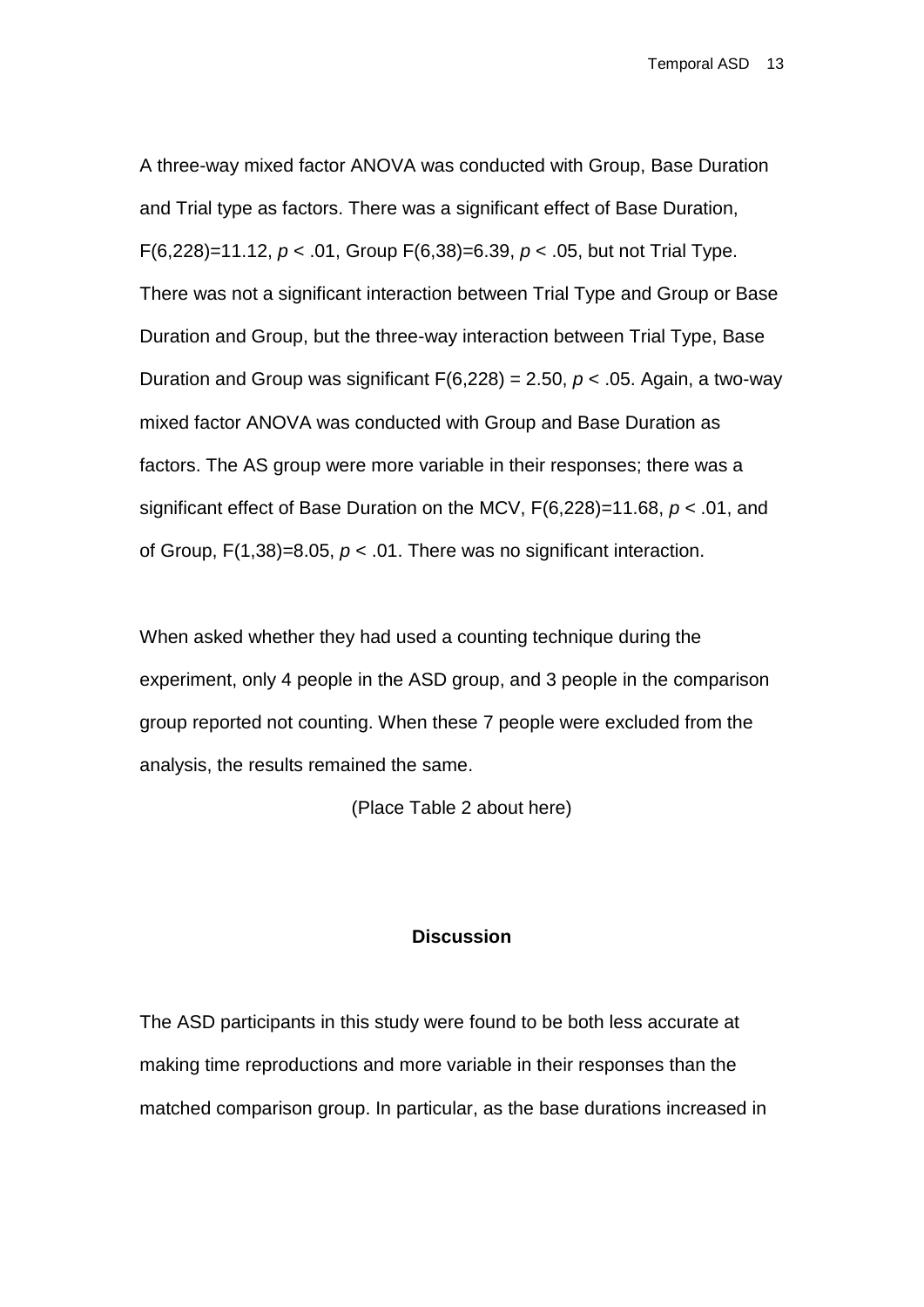length beyond 2300ms, the ASD group showed decreasing accuracy relative to the comparison group, tending to underestimate their reproductions. The present finding of impaired temporal reproduction performance is consistent with the data reported by Szelag et al. (2004) and Gowen & Miall (2005). In addition the pattern of reduced accuracy and increased variation was also reported by Gowen & Miall (2005) in their interval timing task (in which participants had to coordinate responses with a sequence of beeps), suggesting that this pattern of performance may be consistent across difference timing tasks.

Interestingly, the findings from the present study contrast with those of Wallace and Happé (2008). In their study, a group of children and adolescents with ASDs performed equivalently to a matched comparison group on a task of reproduction, with some evidence of superior performance. While it is difficult to directly account for this marked contrast with the present findings, the methodologies of the two studies were very different. In contrast to the Wallace and Happé study, the current experiment was computer-based and was conducted with adult participants. In addition, a greater number of trials per base duration were used, reducing variability. Also, in the present study, the intervals were filled with a continuous tone, which was not the case in Wallace and Happé's study.

Timing tasks such as the one used here have been described by some researchers as cognitively controlled tasks (Lewis & Miall, 2006), because they are assumed to involve cognitive processes such as memory and attention. These tasks are characterised by intervals which last in the seconds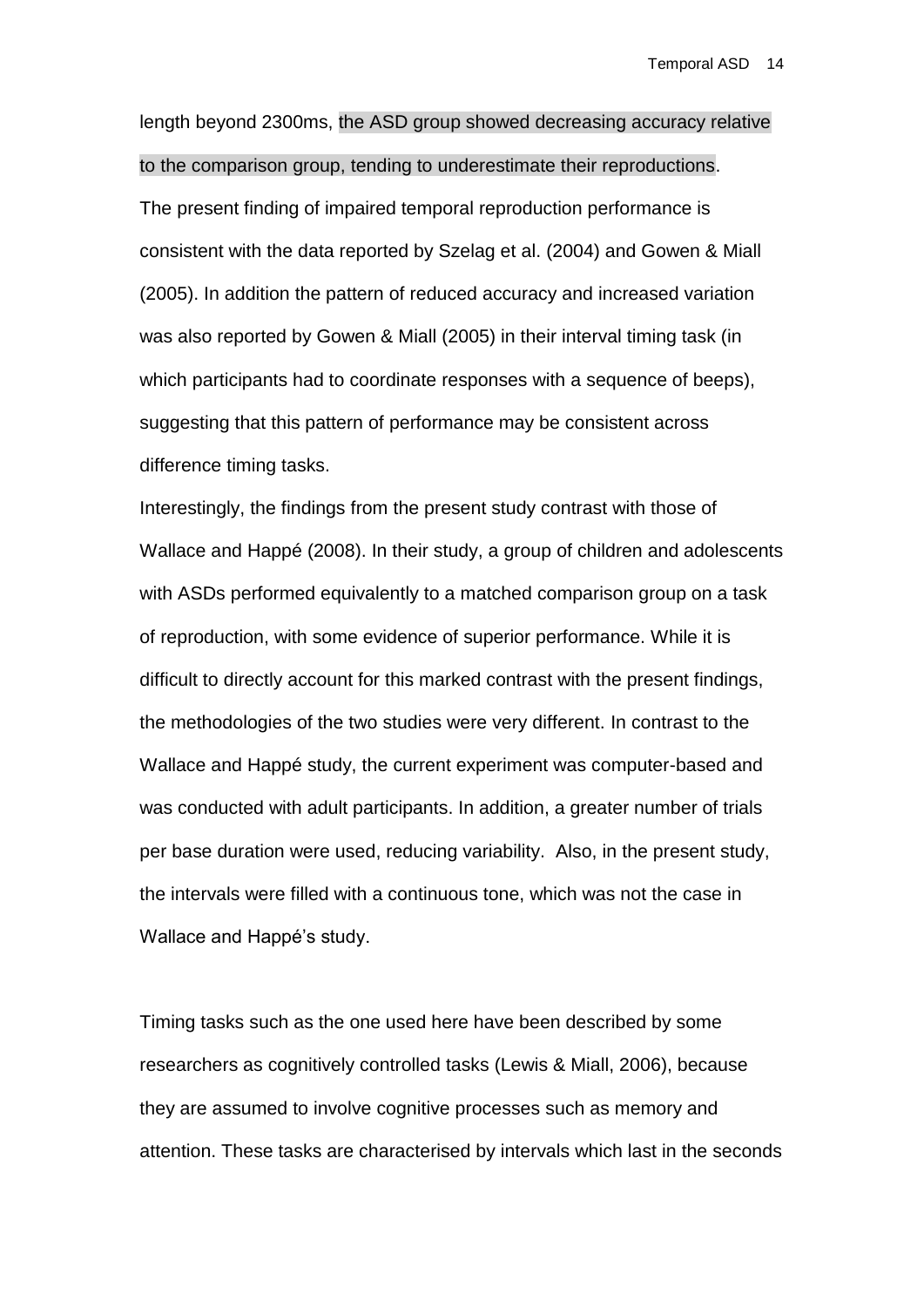range, are unpredictable, and irregular. Research has shown that these types of tasks are heavily associated with the right dorso-lateral-prefrontal-cortex, and seem to draw upon the same resources as both verbal and visuo-spatial working memory tasks (Lewis & Miall, 2006; Baudouin, Vanneste, Isingrini, Pouthas, 2006). This relationship with areas of the frontal cortex and working memory is very relevant to executive theories of autism, which conceive some of the characteristics of autism (such as restricted interests, and stereotypic behaviour), in terms of deficits in executive functioning. However, while there has been fairly consistent evidence for deficits in some aspects of executive functioning in autism, the evidence for working memory impairment has been more equivocal (see Poirier & Martin, 2008). Russell (1997) has argued that while working memory impairments are unlikely to be fundamental to autism, impaired performance can be observed when tasks combine a working memory load with the inhibition of a prepotent response. Perhaps it could be argued that a temporal reproduction paradigm fulfils these requirements: participants must maintain both the base duration and the reproduction duration in working memory, whilst inhibiting a prepotent response to end the reproduction duration. In a reproduction task, as the duration to be reproduced increases, the memory load increases accordingly (Barkley et al., 2001), placing a greater demand upon working memory.

Interestingly, the pattern of increasing underestimation with increasing duration length shown by the ASD participants in this study has also been observed in time reproduction studies with older adults (e.g. Vanneste, Perbal, & Pouthas, 1999, Perbal, Droit-Vollet, Isingrini, & Pouthas, 2002).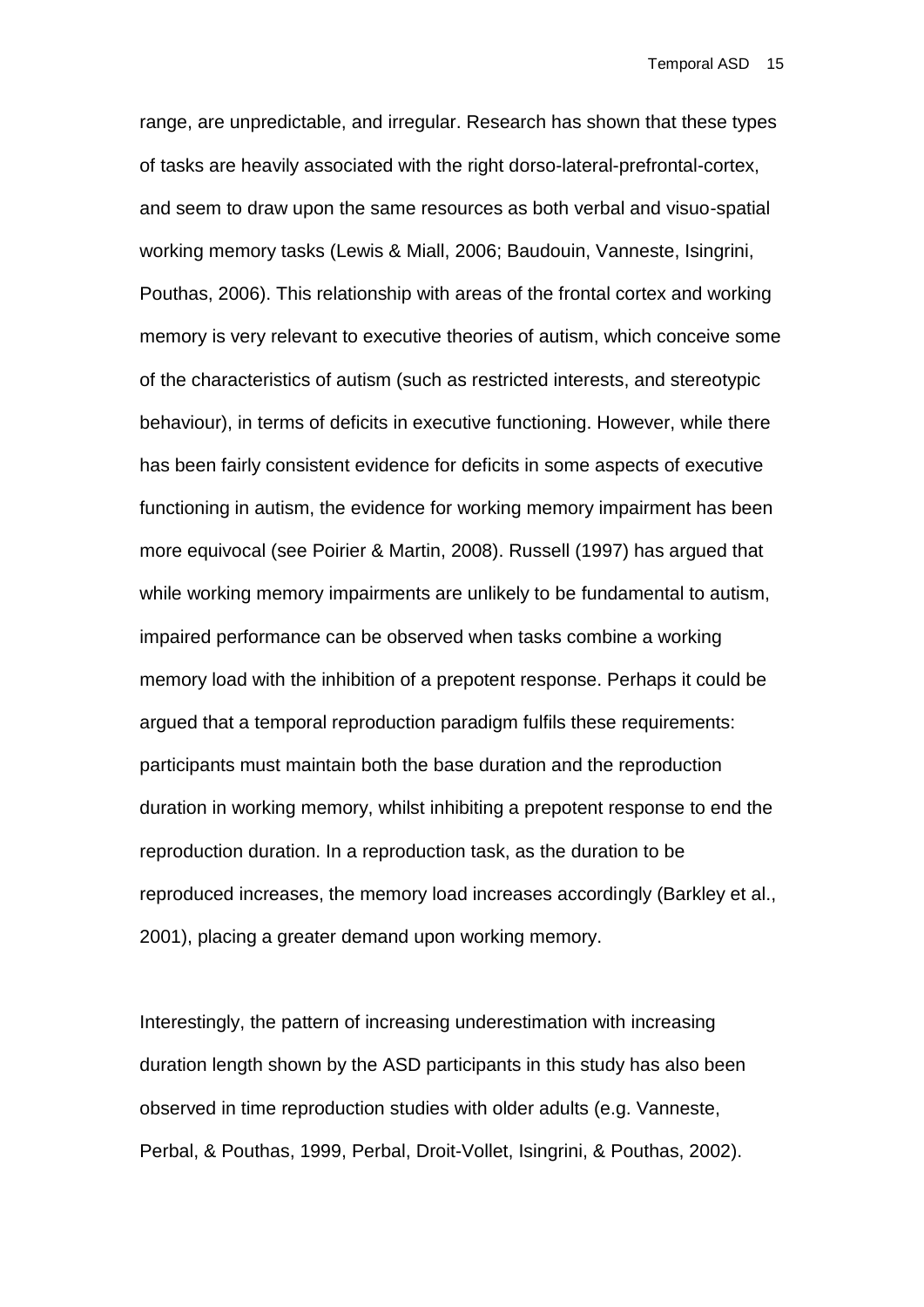Similarities between adults with ASDs and older adults have been made in relation to other aspects of memory performance, such as free recall and task support (see Bowler, 2007). With respect to time reproduction, Baudouin et al. (2006) suggest that older adults underperform because of a decreased ability to store the internal timing pulses which determine performance. This would lead to systematic duration underestimation in a reproduction task. However, while a working memory interpretation may offer a potential explanation for the greater underestimation shown by the ASD group for longer durations, it cannot easily account for their greater tendency to overestimate shorter durations, as shown in Figure 2.

As the figure showed, the trend of overestimating shorter durations and underestimating longer durations was very orderly in both groups but stronger in the individuals with ASD. The results suggest that there is a form of 'regression toward the mean' in reproduced intervals, in the sense that reproductions appear biased in such a way that they are drifting towards the overall average of the presented durations. Interestingly, the crossover between underestimation and overestimation, on average, is very close to the arithmetic mean of the presented durations (i.e. 1.8 seconds). In effect, this appears as an instance of Vierordt's law (1868). According to Vierordt's law (1868), when assessing time in retrospect, shorter durations tend to be overestimated, whereas longer durations tend to be underestimated; reviews of empirical work in the field report support for this law in many instances (Block & Zakay, 1997; Wearden & Lejeune, 2008).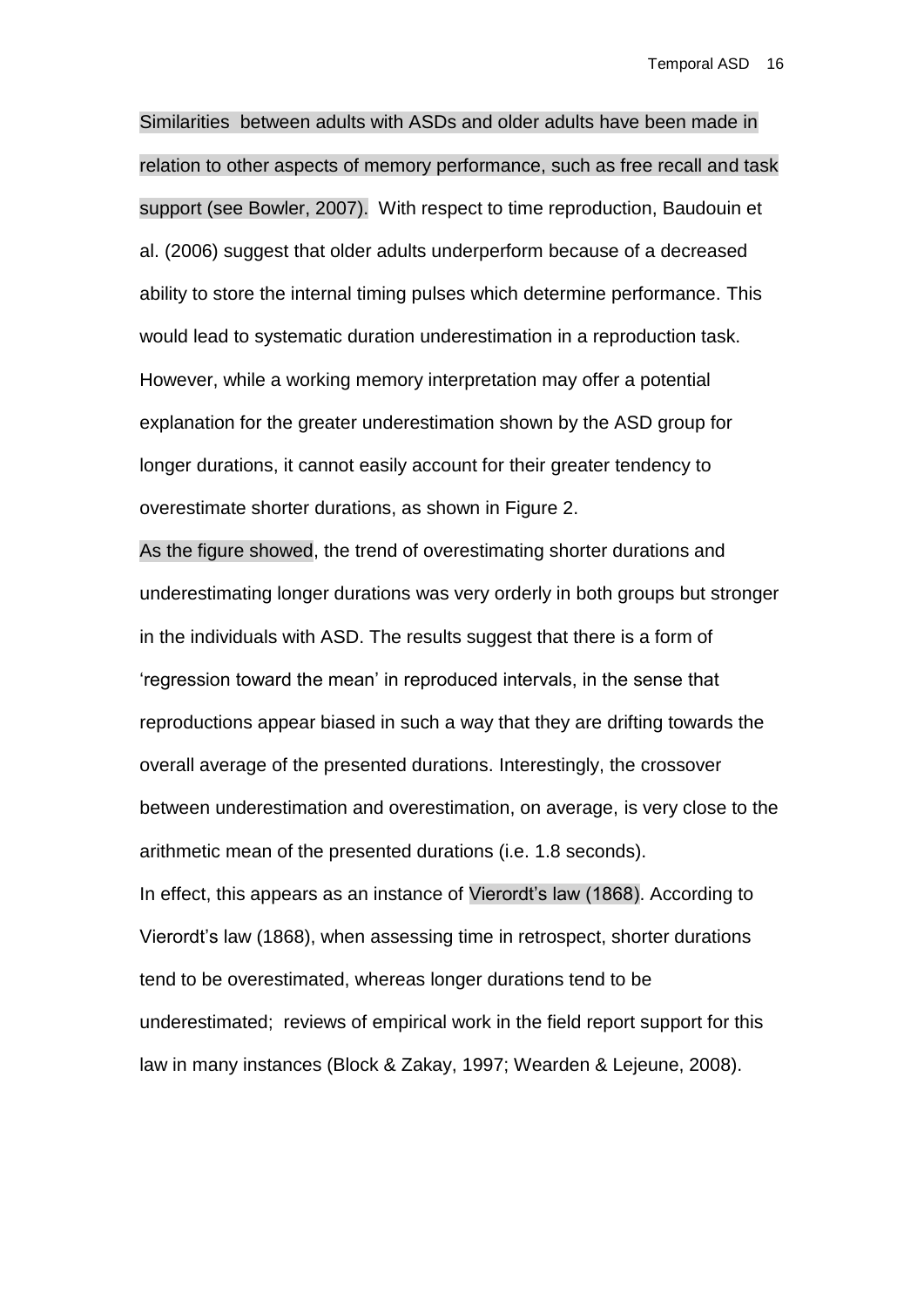How can these findings be interpreted? Although speculative, one idea that might warrant further investigation is the following. All participants seem to show regression towards the average presented duration: it is as if the prototypical duration that develops biases the memory for the most recent episode (see Hemmel & Steyvers, 2009 for a related idea and supportive findings). This bias appears stronger in individuals with ASD. This could be because the representation of the most recent episode is not as well maintained, i.e. short-term memory for recent information is somewhat affected in ASD – a suggestion for which there is some prior evidence for (Poirier & Martin, 2008). In other words, when the most recent information is not as easy to discriminate from prior episodes, prototypical or canonical representations will tend to influence recall more heavily. Further research will be needed in order to determine if this effect is stable and if it is specific to temporal information or extends to other dimensions.

In summary, the present study extends evidence of temporal reproduction difficulties in HFA children to a group of adults with ASDs. The magnitude of impairment found in this study is quite striking and systematic. These findings augment the emerging experimental evidence for time processing difficulties in autism, and like the findings of Gowen & Miall (2005), suggest that such impairments are present in high functioning adults with ASDs. Also, recently, Gepner and Feron (2009) offered a hypothesis accounting for various aspects of ASD behaviour, suggesting that many difficulties could be attributable to temporo-spatial processing disorders. The results presented here also point in the direction of temporal processing deficits. It will be important in future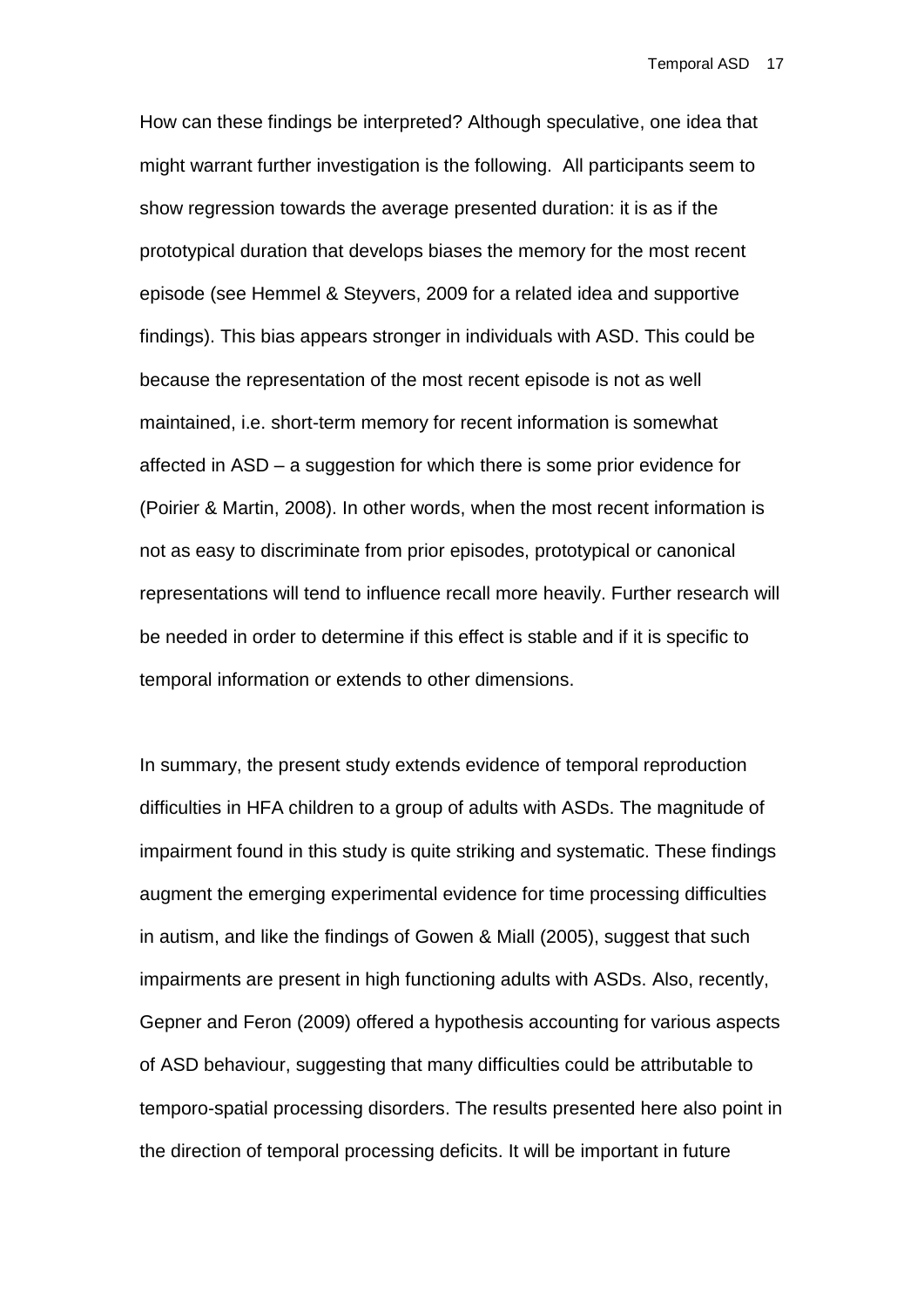research to expand the range of timing tasks used in order to gain a more detailed understanding of the time processing impairment in autism and uncover its cognitive and neurological basis.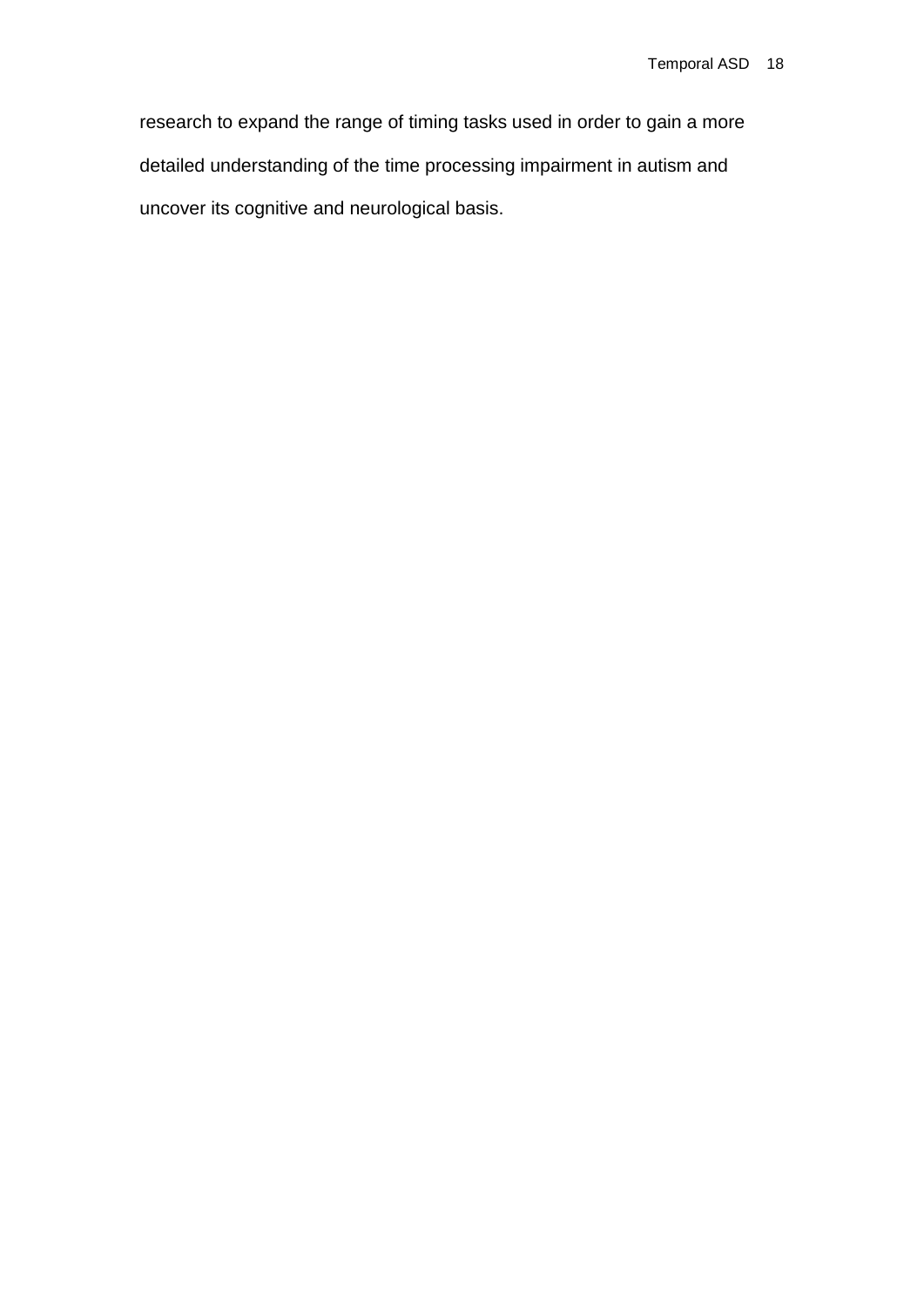#### **References**

- Barkley, R. A., Murphy, K. R., & Bush, T. (2001). Time Perception and Reproduction in Young Adults with Attention Deficit Hyperactivity Disorder. Neuropsychology, 15 (3), 351-360.
- Baudouin, A., Vanneste, S., Pouthas, V., Isingrini, M. (2006). Age-related changes in duration reproduction: Involvement of working memory processes. *Brain and Cognition*, 62, 17-23
- Bennetto, L., Pennington, B., & Rogers, S. (1996). Intact and impaired memory functions in autism. *Child Development*, 67, 1816–1835.
- Block, R. A., & Zakay, D. (1997). Prospective and retrospective duration judgments: A meta-analytic review. *Psychonomic Bulletin & Review*, 4, 184-197.
- Boucher, J. (2001). Lost in a sea of time. In T. McCormack & C. Hoerl (Eds.), *Time and memory: Issues in philosophy and psychology*. Oxford: Oxford University Press.

Bowler, D. (2007). *Autism Spectrum Disorders: Psychological Theory and Research*. Chichester: Wiley & Sons.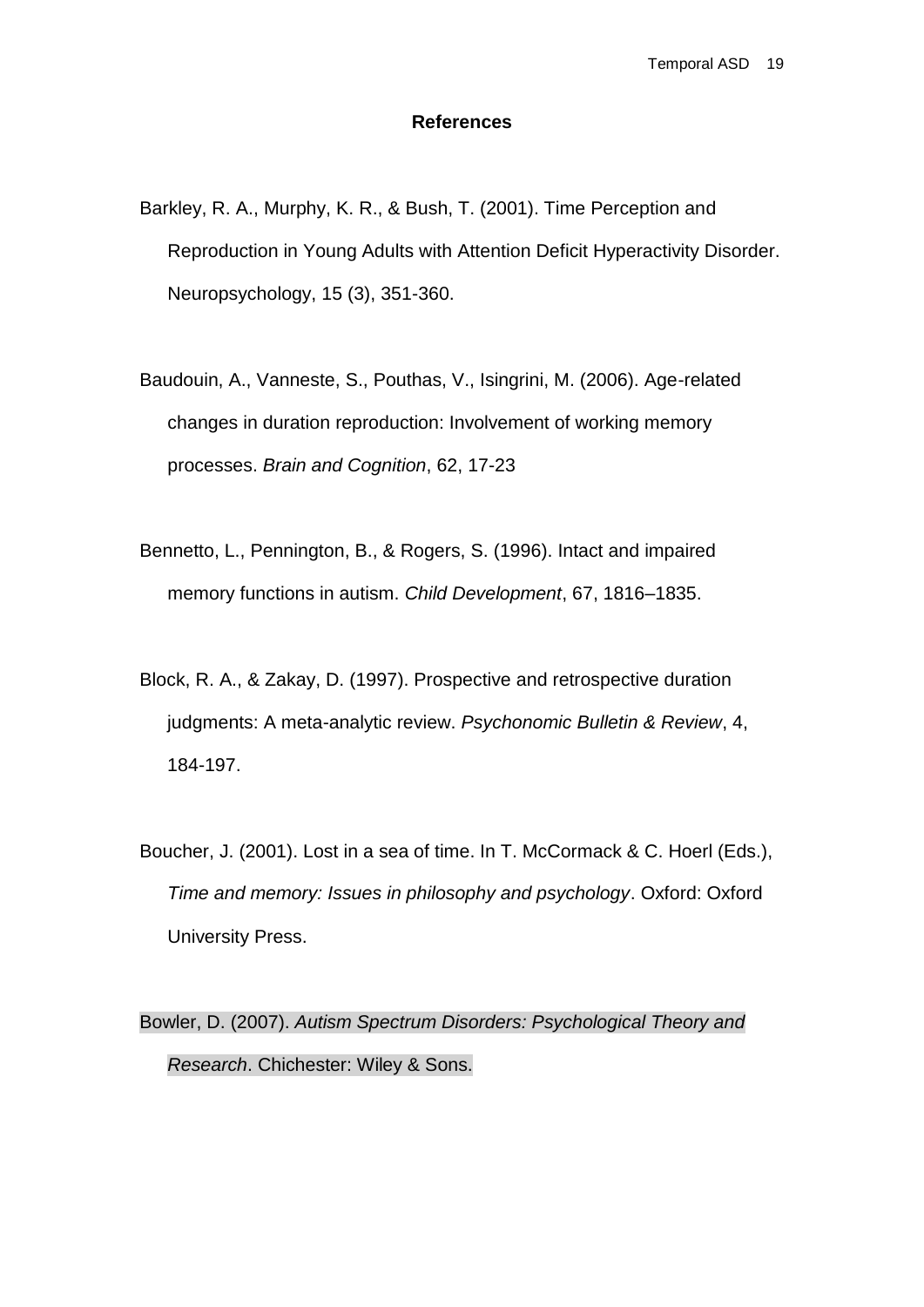- Davalos, D. B., Kisley, M. A., & Ross, R. G. (2003). Effects of interval duration on temporal processing in schizophrenia. *Brain and Cognition*, 52(3), 295- 301.
- Gepner, B. & Féron, F (2009) Autism: a world changing too fast for a miswired brain? Neuroscience and Biobehavioral Reviews,33(8), 1227-1242.
- Gowen, E., & Miall, R. C. (2005). Behavioural aspects of cerebellar function in adults with Asperger syndrome. *The Cerebellum*, 4, 1-11
- Hemmer, P., Steyvers, M. (2009). Integrating Episodic Memories and Prior Knowledge at Multiple Levels of Abstraction. *Psychonomic Bulletin & Review*, 16(1), 80-87.
- Kanabus, M., Szelag, E., Kolodziejczyk, I., & Szuchnik, J. (2004). Reproduction of auditory and visual standards in monochannel cochlear implant users. *Acta Neurobiologiae Experimentalis*, 64, 395-402
- Lewis, P. A., & Miall, R. C. (2006). Remembering the time: a continuous clock. *Trends in Cognitive Sciences*, 10 (9), 401-404.
- Lord, C., Rutter, M., Goode, S., Heemsbergen, J., Jordan, H., Mawhood, L., et al. (1989). Autism diagnostic observation schedule: A standardized observation of communicative and social behaviour. Journal of Autism and Developmental Disorders,19, 185–212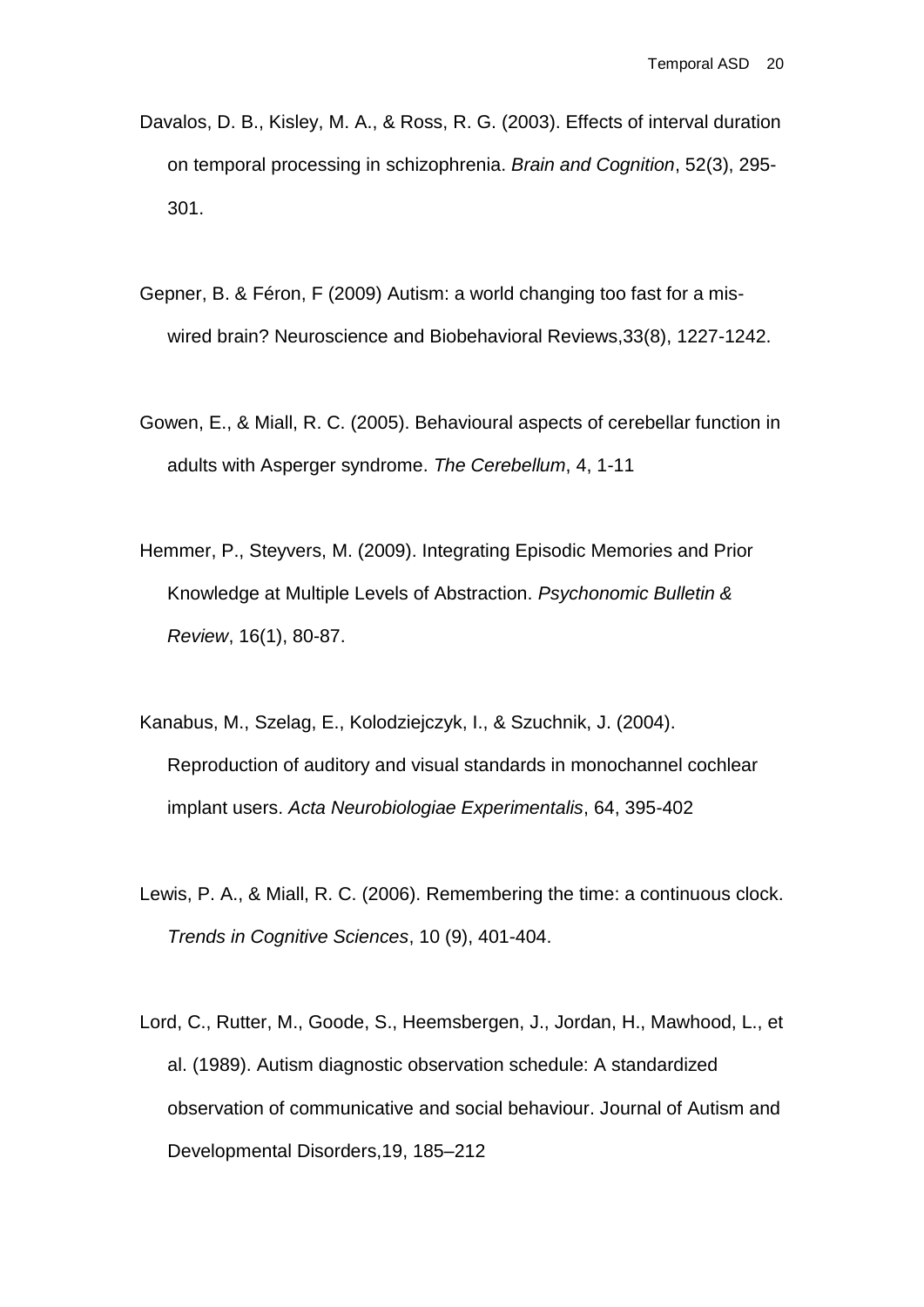- Mangels, J. A., Ivry, R. B., & Shimizu, N. (1998). Dissociable contributions of the prefrontal and neocerebellar cortex to time perception. *Cognitive Brain Research*, 7, 15-39
- McGraw, K. O., Tew, M. D., & Williams, J. E. (2000). The integrity of webdelievered experiments: can you trust the data?. *Psychological Science*, 11 (6), 502-506.
- Meck, W. H. (2005). Neuropsychology of timing and time perception. *Brain and Cognition*, 58, 1-8.
- Mostofsky, S. H., Goldberg, M. C., Landa, R. J., & Denckla, M. B. (2000). Evidence for a deficit in procedural learning in children and adolescents with autism: Implications for cerebellar contribution. *Journal of the International Neuropsychological Society*, 6, 752-759.
- Perbal, S., Droit-Vollet, S., Isingrini, M., & Pouthas, V. (2002). Relationships between age-related changes in time estimation and age-related changes in processing speed, attention, and memory. *Aging, Neuropsychology and Cognition, 9*(3), 201–216.
- Perbal, S., Deweer, B., Pillon, B., Vidailhet, M., Dubois, B., & Pouthas, V. (2005). Effects of internal clock and memory disorders on duration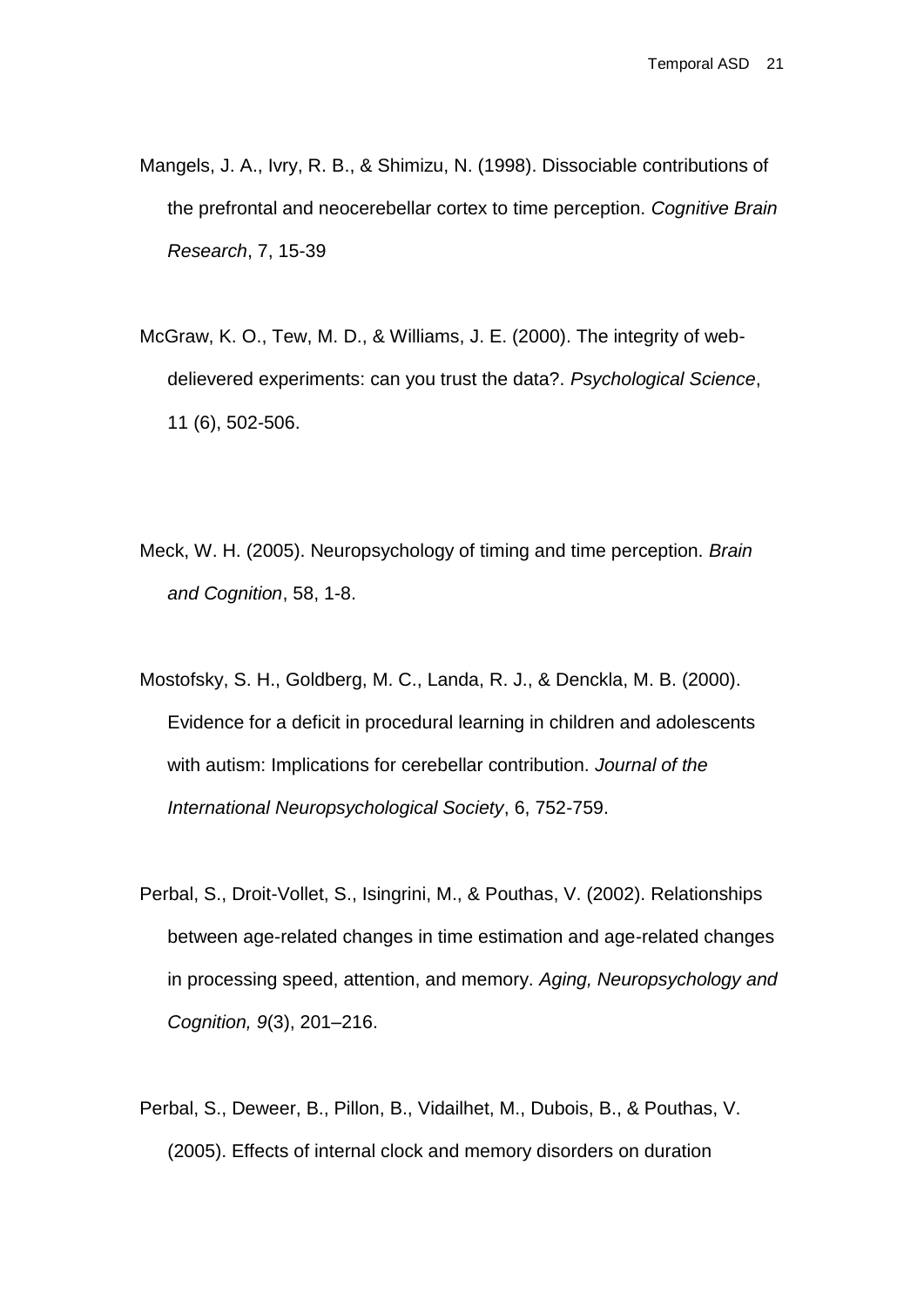reproductions and duration productions in patients with Parkinson's disease. *Brain and Cognition*, 58, 35-48.

- Picton, T. W., Stuss, D. T., Shallice, T., Alexander, M. P., & Gillingham, S. (2006). Keeping time: Effects of focal frontal lesions. *Neuropsychologia*, 44, 1195-1209.
- Poirier, M. & Martin, J. S. (2008). Working Memory and Immediate Memory in Autism Spectrum Disorders. In, J. Boucher & D. M. Bowler (Eds.) *Memory in Autism: Theory and Evidence*. Cambridge: CUP.
- Radonovich, K. J., & Mostofsky, S. H. (2004). Duration Judgements in Children With ADHD Suggest Deficitent Utilization of Temporal Information Rather Than General Impairment in Timing. *Child Neuropsychology*, 10 (3), 162-172.
- Russell, J. (Ed.). (1997). How executive disorders can bring about an inadequate 'theory of mind'. In: *Autism as an executive disorder* (pp.256– 304). Oxford: Oxford University Press.
- Szelag, E., Kowalska, J., Galkowski, T., & Poppel, E. (2004). Temporal processing deficits in high-functioning children with autism. *British Journal of Psychology*, 95, 269-282.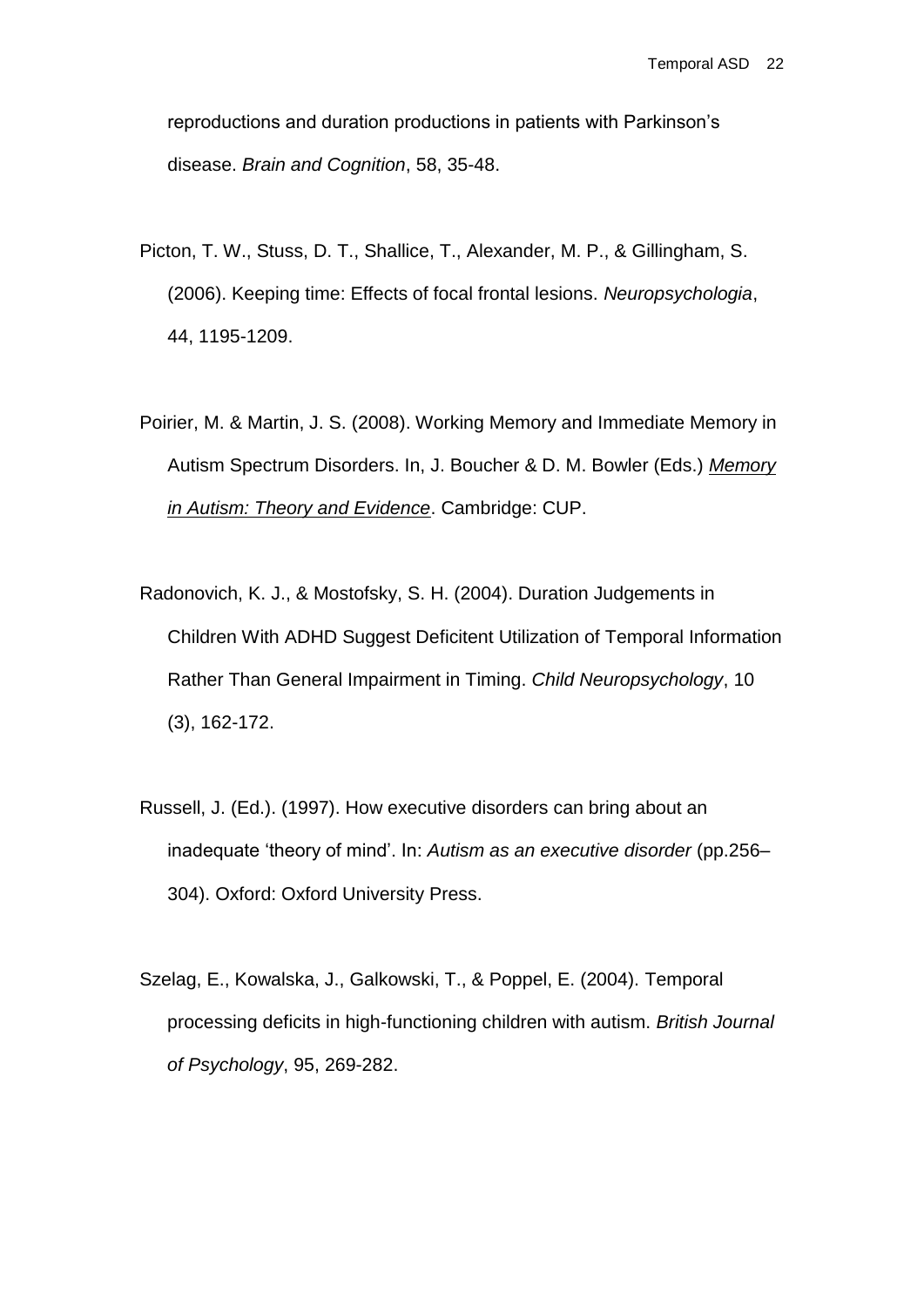The Psychological Corporation (2002). *Wechsler Adult Intelligence Scale III UK edition (WAIS IIIUK). 3rd edition*. London: The Psychological Corporation.

- Vanneste, S., Perbal, S., & Pouthas, V. (1999). Estimation de la durée chez des sujets jeunes et âgés: role des processus mnésiques et attentionnels [Estimation of duration in young and aged subjects: The role of attentional and memory processes]. *L'Année Psychologique*, 99, 385-414.
- Wallace, G. L., & Happé, F. (2008). Time perception in autism Spectrum Disorders. *Research In Autism Spectrum Disorders*, 2 (3), 447-455.
- Wearden, J.H., & Lejeune, H. (2008). Scalar properties in human timing: conformity and violations. *Quarterly Journal of Experimental Psychology*, 61, 569-587

Wing, L. (1996) *The Autistic Spectrum*. London: Jessica Kingsley Publishers.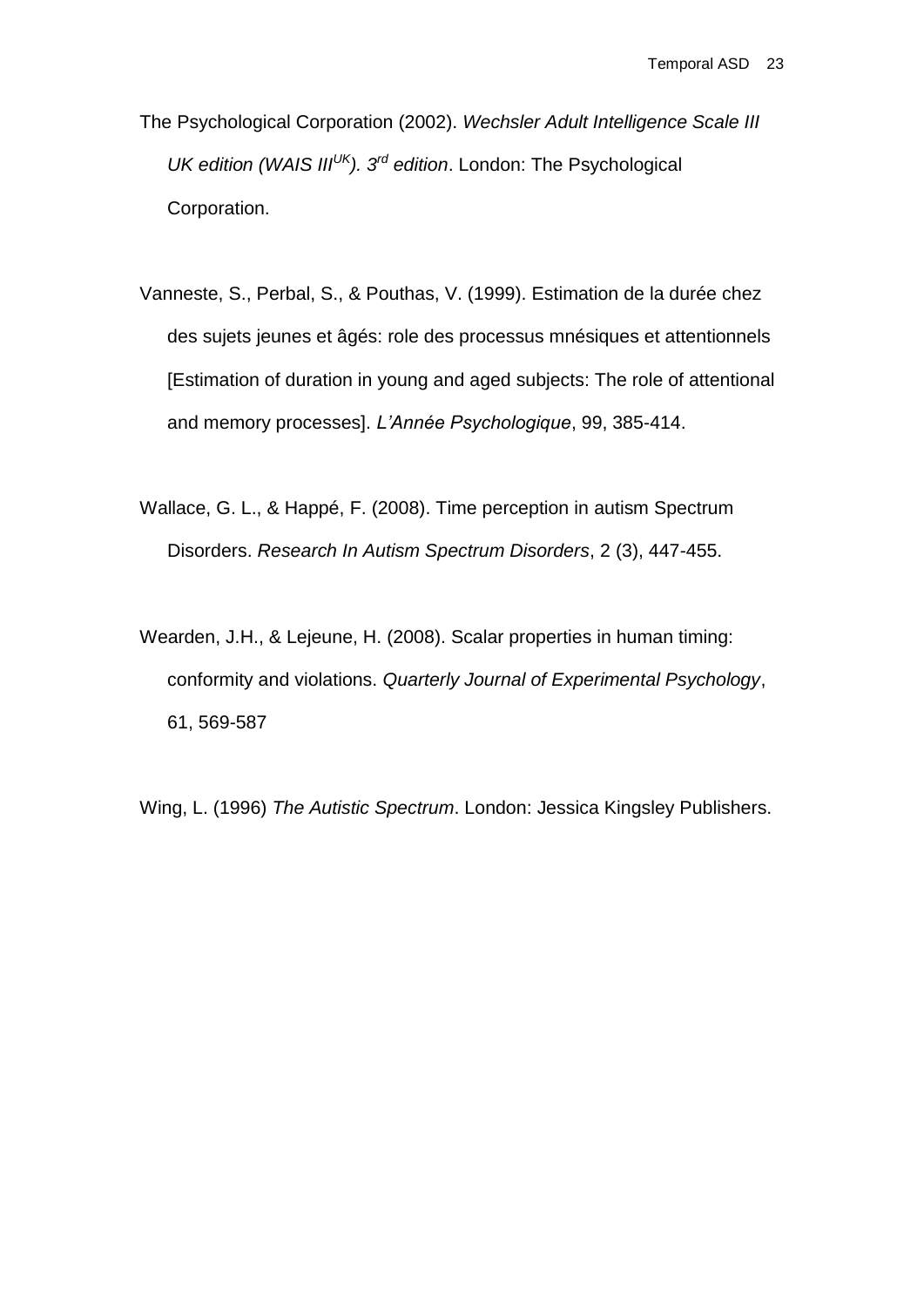#### **Author Note:**

Jonathan S Martin, Department of Psychology, City University, London, UK. Marie Poirier, Department of Psychology, City University, London, UK. Dermot M Bowler, Department of Psychology, City University, London, UK.

Jonathan S Martin now at The School of Psychology, University of Birmingham, Birmingham, UK.

#### **Acknowledgement**

The authors would like to thank Sebastian Gaigg for his comments and help with the data collection.

This work was supported by a grant from the Economic and Social Research Council to the second and third authors.

Address Correspondence to: Jonathan Martin, Department of Clinical Psychology, University of Birmingham, Edgbaston, Birmingham, B15 2TT, UK. E-mail: [jsm731@bham.ac.uk](mailto:jsm731@bham.ac.uk)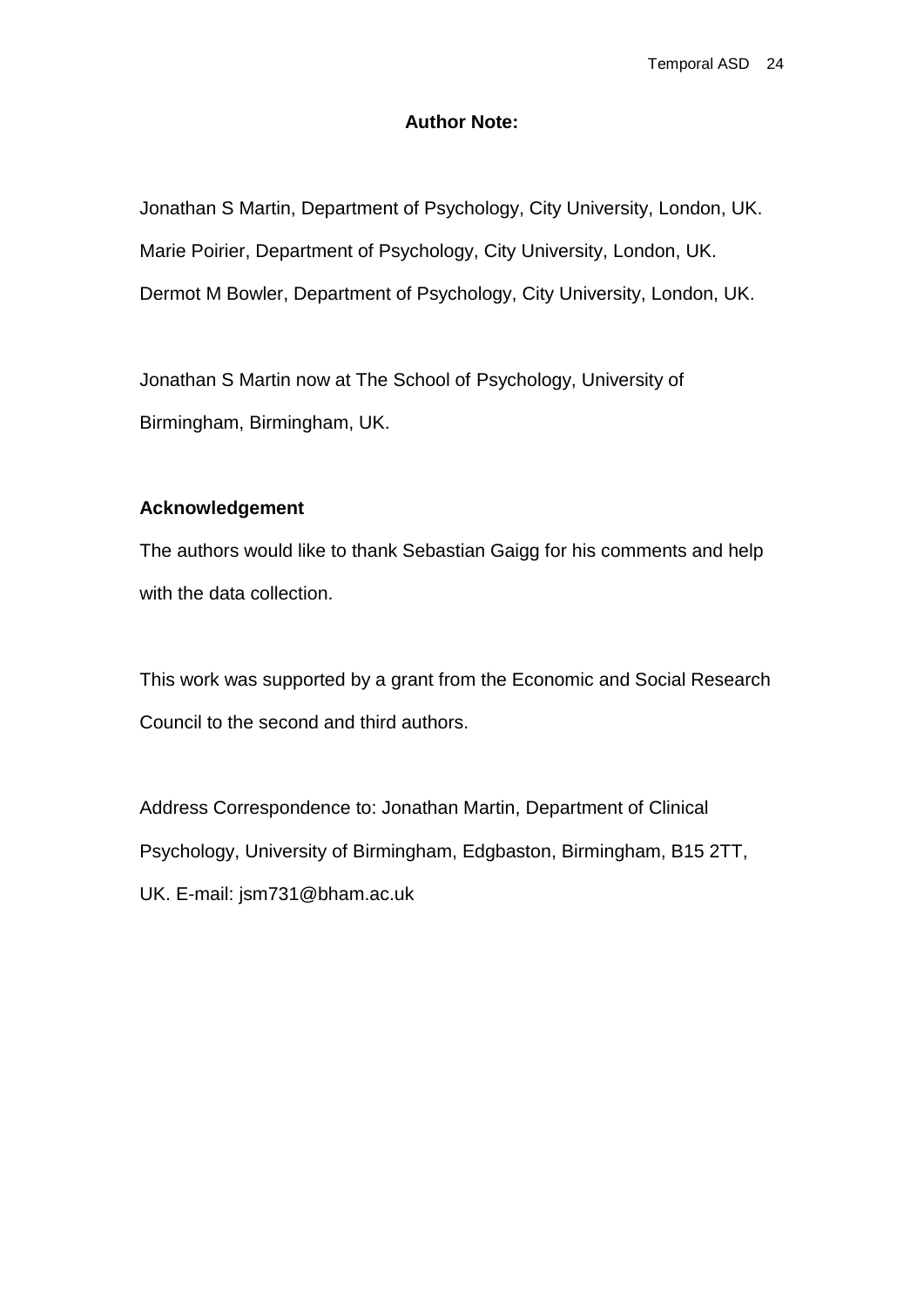| $5 - -$                |      | <b>ASD</b> |      | <b>Comparison</b> |  |
|------------------------|------|------------|------|-------------------|--|
|                        |      | $(N=20)$   |      | $(N=20)$          |  |
|                        | Mean | <b>SD</b>  | Mean | <b>SD</b>         |  |
| Age (years)            | 36   | 13.4       | 35   | 10.8              |  |
| <b>VIQ<sup>a</sup></b> | 107  | 14.8       | 108  | 13.8              |  |
| PIQ <sup>b</sup>       | 105  | 18.9       | 106  | 18.8              |  |
| FIQ <sup>c</sup>       | 106  | 17.3       | 108  | 16.4              |  |
|                        |      |            |      |                   |  |

**Table 1: Chronological Ages and IQ scores for the ASD and Comparison group.**

**<sup>a</sup>Verbal IQ** 

**<sup>b</sup>Performance IQ** 

**c Full-Scale IQ**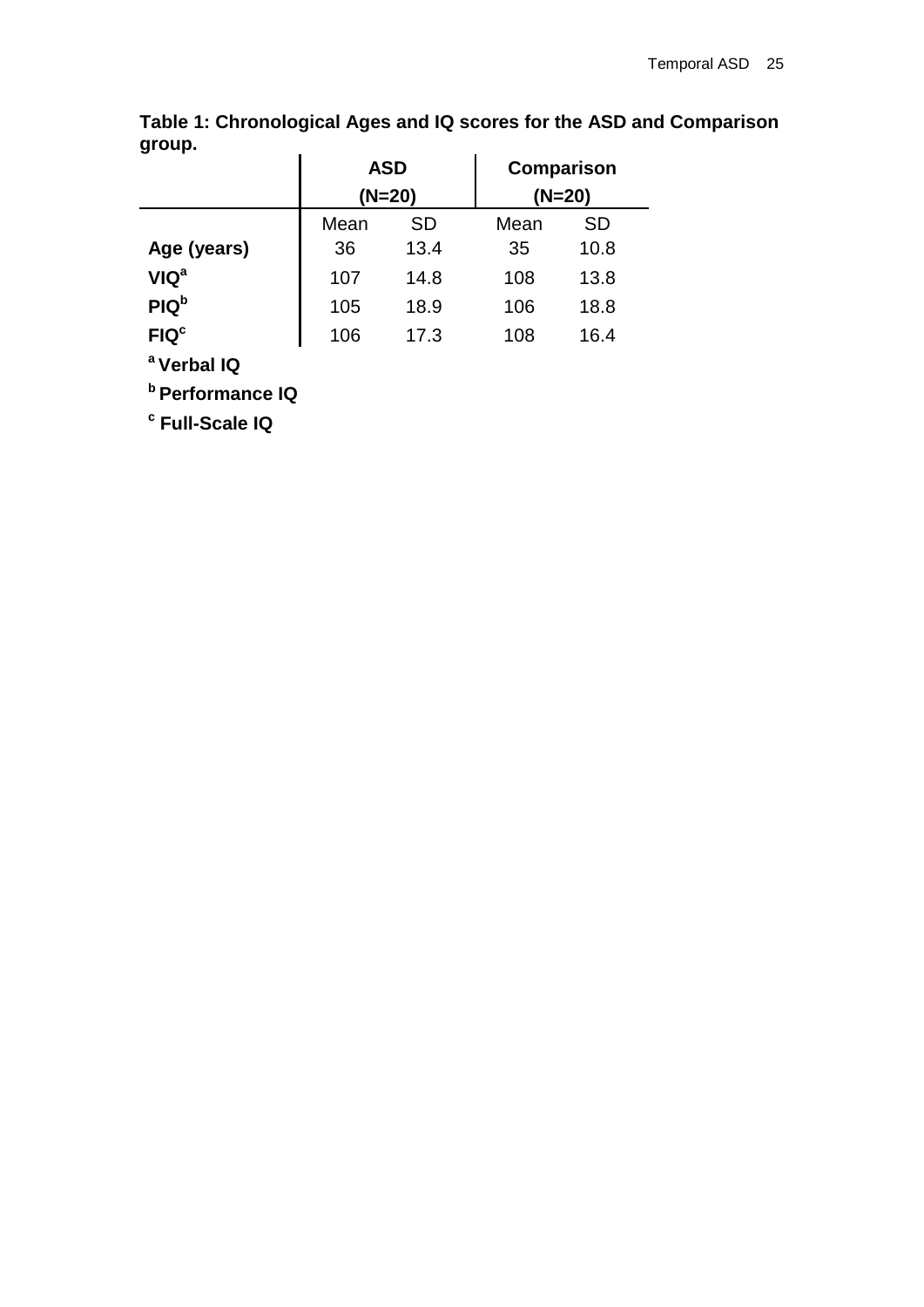**Table 2: Raw Time Reproduction and Absolute Discrepancy Scores for the ASD and Comparison group (Standard deviations are reported in brackets)**

**Raw Time Reproduction**

| Duration (s) | AS $(n = 20)$ | $COM(n=20)$ |
|--------------|---------------|-------------|
| 0.5          | 0.64(0.13)    | 0.57(0.12)  |
| 1.1          | 1.30(0.28)    | 1.14(0.19)  |
| 1.7          | 1.78(0.35)    | 1.67(0.19)  |
| 2.3          | 2.20(0.29)    | 2.26(0.23)  |
| 2.9          | 2.64(0.36)    | 2.75(0.25)  |
| 3.5          | 2.95(0.47)    | 3.28(0.34)  |
| 4.1          | 3.27(0.51)    | 3.72(0.35)  |

#### **Absolute Discrepancy Scores**

| 0.18(0.11) | 0.13(0.08) |
|------------|------------|
| 0.31(0.21) | 0.22(0.17) |
| 0.36(0.19) | 0.25(0.12) |
| 0.39(0.16) | 0.28(0.13) |
| 0.51(0.20) | 0.35(0.18) |
| 0.69(0.35) | 0.39(0.22) |
| 0.90(0.44) | 0.49(0.29) |
|            |            |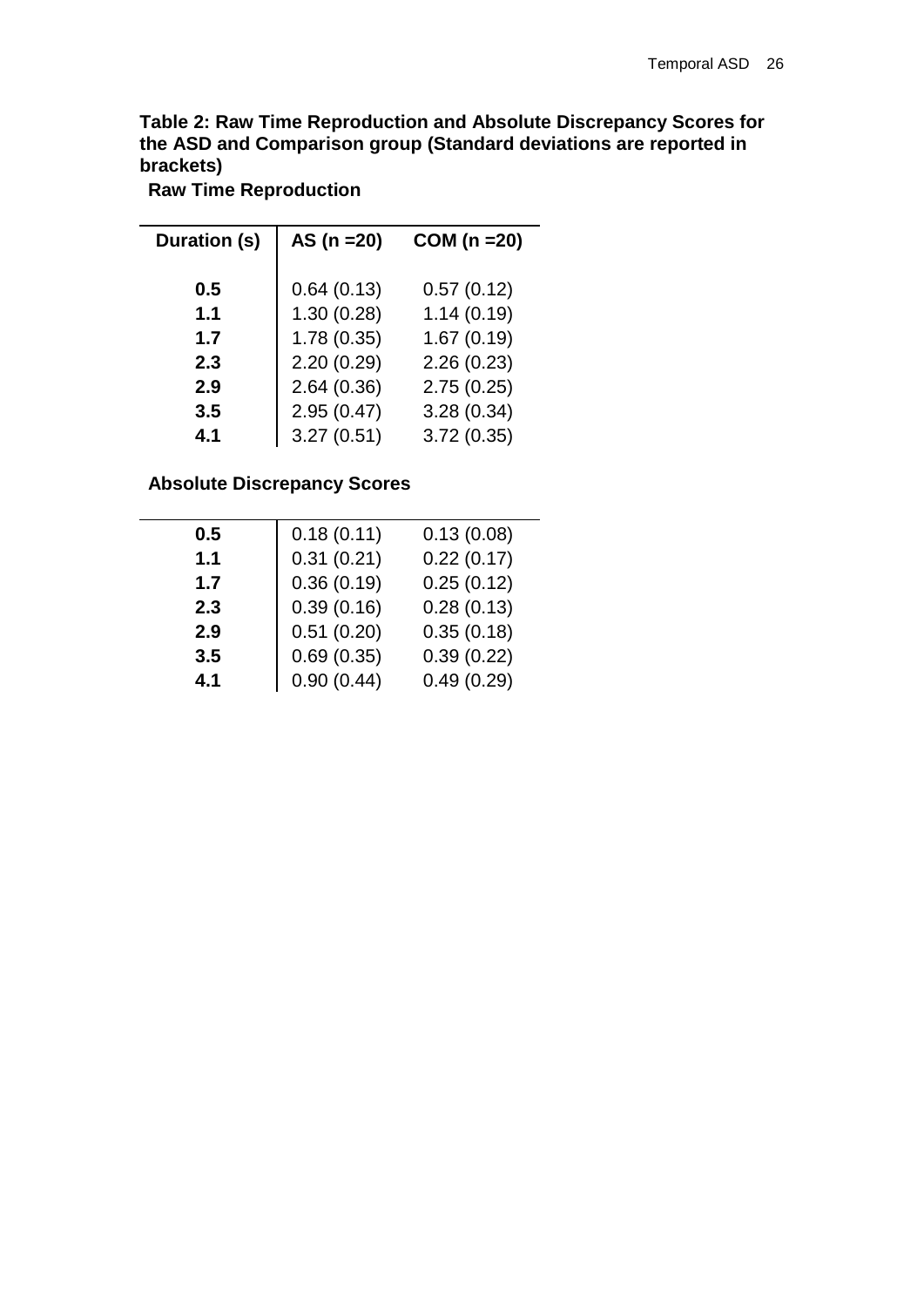#### **Figure Captions**

*Figure 1:* The mean absolute difference between the base duration and reproduced duration at each base duration for the ASD and Comparison group.

*Figure 2:* The mean duration judgement ratio at each base duration for the ASD and Comparison group.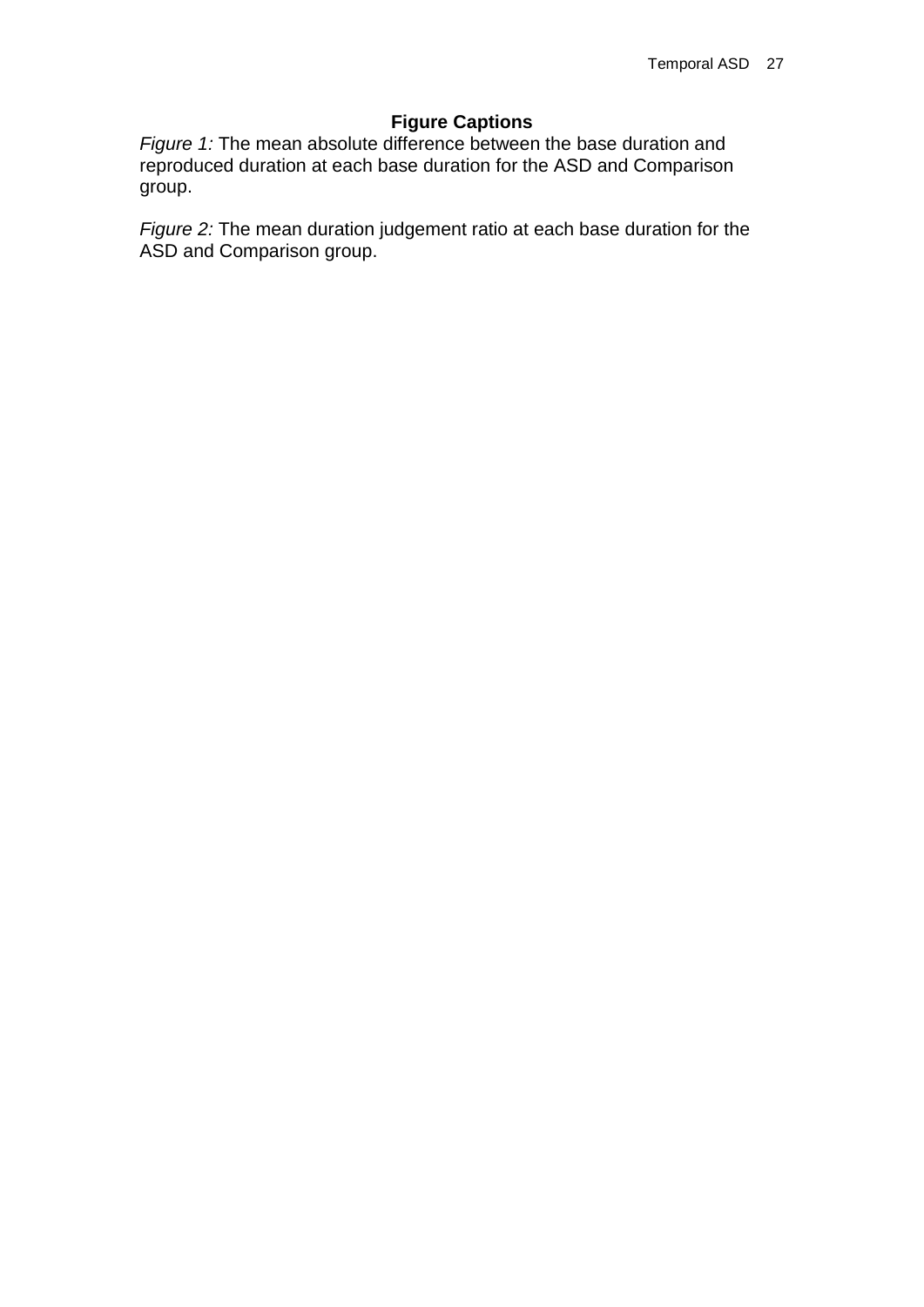